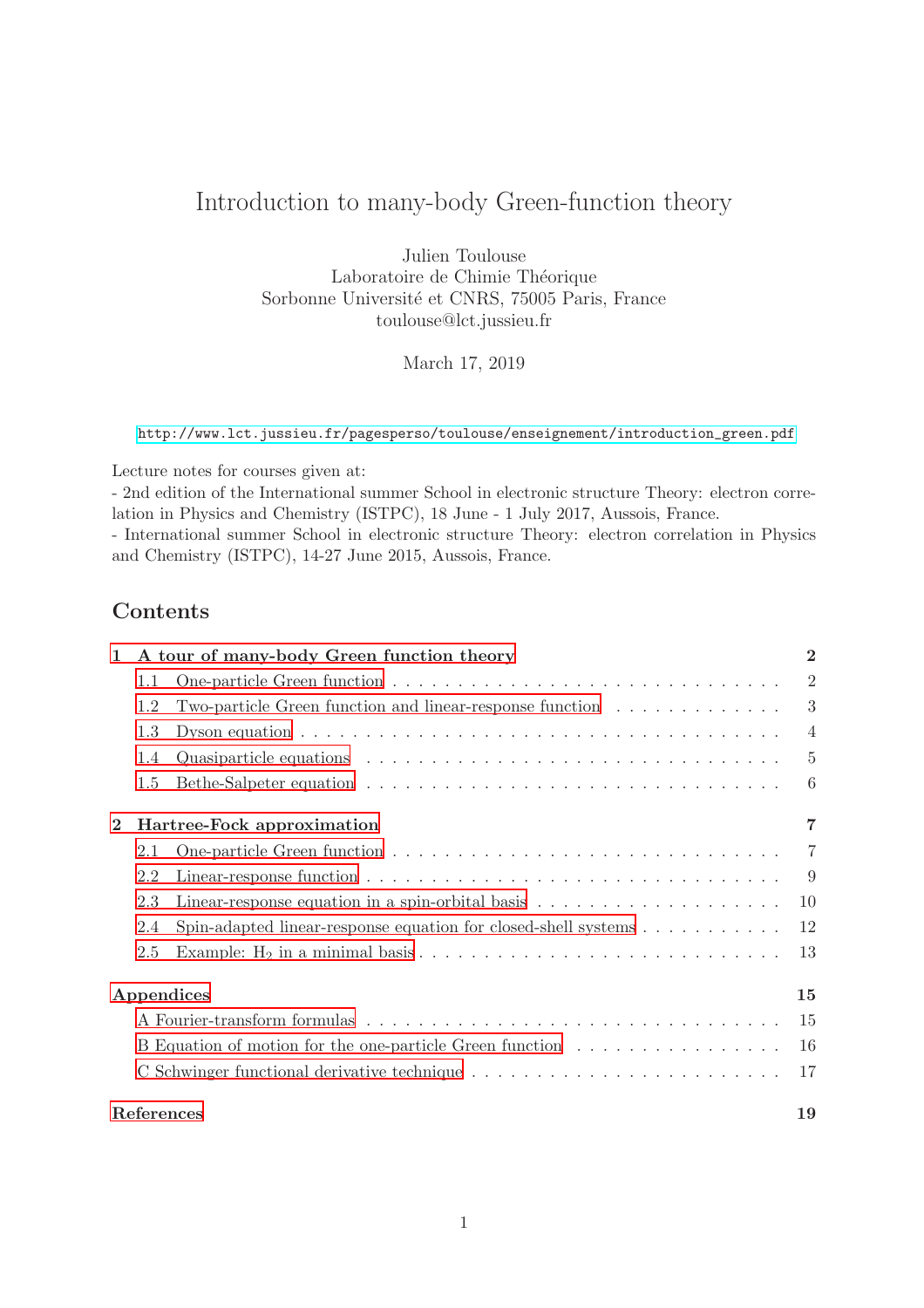These notes provide an introduction to many-body Green function theory, with some links to the quantum chemistry perspective. For more details, see Refs. [\[1–](#page-18-0)[7\]](#page-18-1).

### <span id="page-1-0"></span>1 A tour of many-body Green function theory

We consider a many-body Hamiltonian operator expressed in real-space second quantization

<span id="page-1-6"></span>
$$
\hat{H} = \int d\mathbf{x} \hat{\psi}^{\dagger}(\mathbf{x}) h(\mathbf{r}) \hat{\psi}(\mathbf{x}) + \frac{1}{2} \iint d\mathbf{x}_1 d\mathbf{x}_2 \hat{\psi}^{\dagger}(\mathbf{x}_1) \hat{\psi}^{\dagger}(\mathbf{x}_2) v(\mathbf{r}_1, \mathbf{r}_2) \hat{\psi}(\mathbf{x}_2) \hat{\psi}(\mathbf{x}_1), \tag{1}
$$

where  $h(\mathbf{r}) = (-1/2)\nabla^2 + v_{\text{ne}}(\mathbf{r})$  is the one-electron Hamiltonian, and  $v(\mathbf{r}_1, \mathbf{r}_2) = 1/|\mathbf{r}_1 - \mathbf{r}_2|$  is the electron-electron interaction. The creation  $\hat{\psi}^{\dagger}(\mathbf{x})$  and annihilation  $\hat{\psi}(\mathbf{x})$  field operators written with space-spin coordinates  $\mathbf{x} = (\mathbf{r}, \sigma)$ , obey usual anticommutation rules:  $\{\hat{\psi}^{\dagger}(\mathbf{x}_1), \hat{\psi}^{\dagger}(\mathbf{x}_2)\} =$  $\{\hat{\psi}(\mathbf{x}_1), \hat{\psi}(\mathbf{x}_2)\} = 0$  and  $\{\hat{\psi}^{\dagger}(\mathbf{x}_1), \hat{\psi}(\mathbf{x}_2)\} = \delta(\mathbf{x}_1 - \mathbf{x}_2).$ 

We consider a system of N electrons described by the Hamiltonian  $\hat{H}$  with a normalized ground state denoted by  $|N\rangle$ . The one-particle and two-particle Green functions of such a system are useful quantities that encapsulate information about the excited states of the system.

#### <span id="page-1-1"></span>1.1 One-particle Green function

The time-ordered one-particle Green function is defined as

$$
iG(1,2) = \langle N|T[\hat{\psi}(1)\hat{\psi}^{\dagger}(2)]|N\rangle
$$
  
=  $\theta(t_1 - t_2)\langle N|\hat{\psi}(1)\hat{\psi}^{\dagger}(2)|N\rangle - \theta(t_2 - t_1)\langle N|\hat{\psi}^{\dagger}(2)\hat{\psi}(1)|N\rangle,$  (2)

where the indices 1 and 2 stand for space-spin-time coordinates  $1 = (\mathbf{x}_1, t_1)$  and  $2 = (\mathbf{x}_2, t_2)$ , T is the Wick time-ordering operator which orders the operators with larger times on the left, and  $\theta$  is the Heaviside step function. The whole time-dependence is contained in the annihilation and creation field operators in the Heisenberg picture:  $\hat{\psi}(1) = e^{i\hat{H}t_1} \hat{\psi}(\mathbf{x}_1) e^{-i\hat{H}t_1}$  and  $\hat{\psi}^{\dagger}(2) =$  $e^{i\hat{H}t_2}\hat{\psi}^{\dagger}(\mathbf{x}_2)e^{-i\hat{H}t_2}$ . In the particle-hole language, the first term of the right-hand-side of Eq. [\(2\)](#page-1-2) describes the propagation of a *particle* (i.e., an added electron in the system), while the second term describes the propagation of a hole (i.e., a removed electron from the system).

The one-particle Green function can be considered as a time-dependent generalization of the one-particle density matrix. Indeed, the one-particle density matrix  $n_1(\mathbf{x}_1, \mathbf{x}_2)$  is just

<span id="page-1-5"></span><span id="page-1-2"></span>
$$
n_1(\mathbf{x}_1, \mathbf{x}_2) = \langle N | \psi^\dagger(\mathbf{x}_2) \psi(\mathbf{x}_1) | N \rangle = -i G(\mathbf{x}_1 t_1, \mathbf{x}_2 t_1^+), \tag{3}
$$

where  $t_1^+$  means that an infinitesimal positive shift has been added to the time variable,  $t_1^+$  =  $t_1 + 0^+$ , in order to select the second term in the right-hand side of Eq. [\(2\)](#page-1-2). The one-particle density can also be obtained by setting  $x_1 = x_2$  and summing over the spin coordinate

<span id="page-1-4"></span>
$$
n(\mathbf{r}_1) = -i \int d\sigma_1 G(\mathbf{r}_1 \sigma_1 t_1, \mathbf{r}_1 \sigma_1 t_1^+). \tag{4}
$$

In the absence of a time-dependent external potential, the system is invariant under time translation, therefore the Green function depends only on  $\tau = t_1 - t_2$ . By introducing the completeness relations for  $(N-1)$ - and  $(N+1)$ -electron states, one can get

<span id="page-1-3"></span>
$$
iG(\mathbf{x}_1, \mathbf{x}_2; \tau) = \theta(\tau) \sum_{a} \langle N|\hat{\psi}(\mathbf{x}_1)|N+1, a\rangle \langle N+1, a|\hat{\psi}^{\dagger}(\mathbf{x}_2)|N\rangle e^{-i(E_{N+1, a} - E_N)\tau} - \theta(-\tau) \sum_{i} \langle N|\hat{\psi}^{\dagger}(\mathbf{x}_2)|N-1, i\rangle \langle N-1, i|\hat{\psi}(\mathbf{x}_1)|N\rangle e^{-i(E_N - E_{N-1, i})\tau},
$$
(5)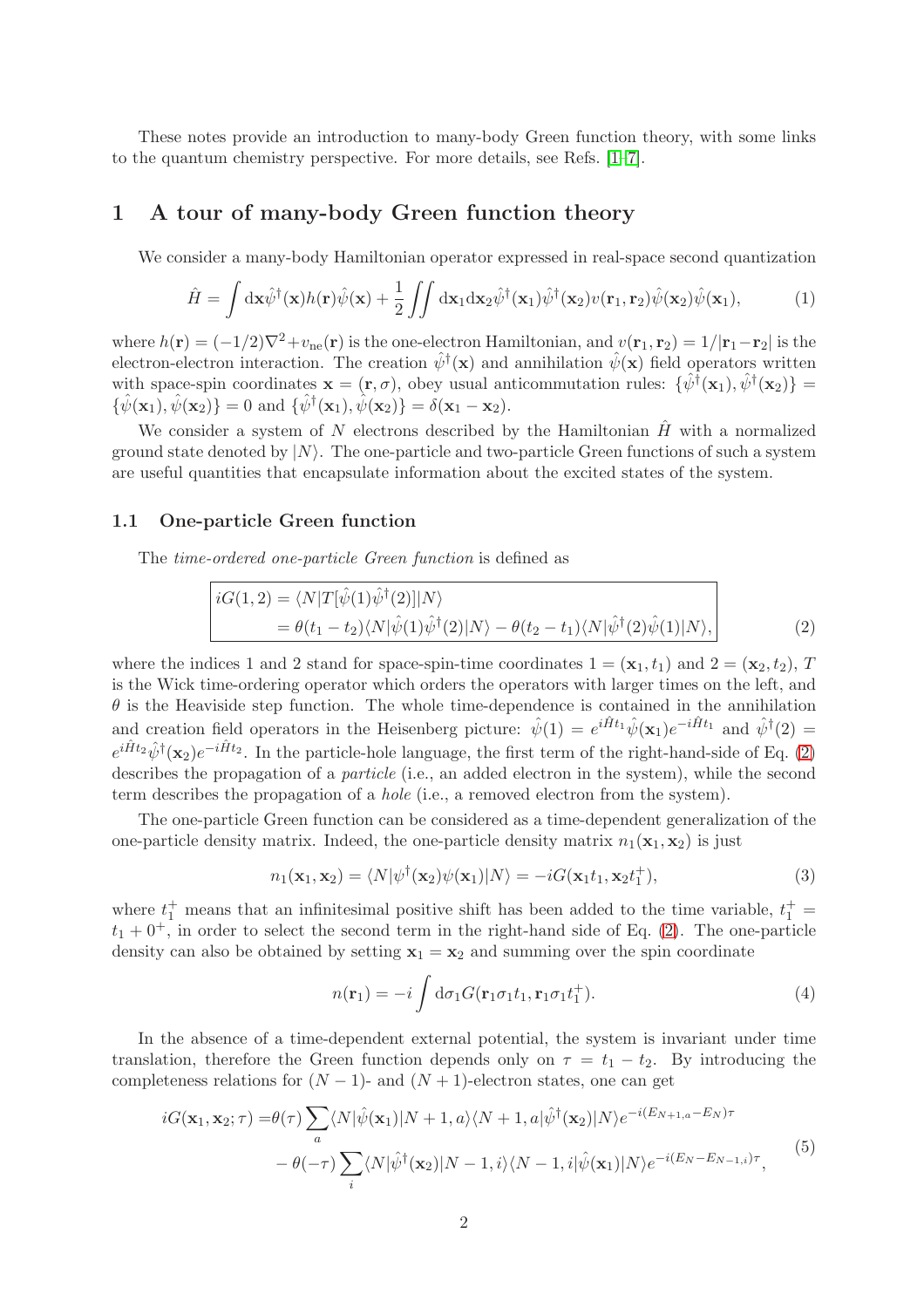where  $E_N$  is the energy of the N-electron ground state  $|N\rangle$ , and  $E_{N+1,a}$  and  $E_{N-1,i}$  are the energies of the a-th  $(N + 1)$ -electron state  $|N + 1, a\rangle$  and of the *i*-th  $(N - 1)$ -electron state  $|N - 1, i\rangle$ , respectively.

**Exercise 1** : Derive Eq.  $(5)$  from Eq.  $(2)$ .

The Lehmann representation of the one-particle Green function is then obtained by Fourier transform (cf. Appendix A)

<span id="page-2-1"></span>
$$
G(\mathbf{x}_1, \mathbf{x}_2; \omega) = \sum_a \frac{f_a(\mathbf{x}_1) f_a^*(\mathbf{x}_2)}{\omega - \mathcal{E}_a + i0^+} + \sum_i \frac{f_i(\mathbf{x}_1) f_i^*(\mathbf{x}_2)}{\omega - \mathcal{E}_i - i0^+},
$$
(6)

where  $f_a(\mathbf{x}) = \langle N|\hat{\psi}(\mathbf{x})|N + 1, a\rangle$  and  $f_i(\mathbf{x}) = \langle N-1, i|\hat{\psi}(\mathbf{x})|N\rangle$  are the Dyson orbitals (also called Lehmann amplitudes or quasiparticle wave functions), and  $\mathcal{E}_a = E_{N+1,a} - E_N = -A_a$ and  $\mathcal{E}_i = E_N - E_{N-1,i} = -I_i$  are the quasiparticle energies, i.e. minus the electron affinities  $A_a$  and ionization energies  $I_i$ , respectively. Therefore, the one-particle Green function contains information relative to photoelectron and inverse photoelectron spectroscopies.

Exercise 2 : Using the Fourier-transform formulas given in Appendix A, derive Eq. [\(6\)](#page-2-1).

#### <span id="page-2-0"></span>1.2 Two-particle Green function and linear-response function

The time-ordered two-particle Green function is defined as

$$
i^{2}G_{2}(1,2;1',2') = \langle N|T[\hat{\psi}(1)\hat{\psi}(2)\hat{\psi}^{\dagger}(2')\hat{\psi}^{\dagger}(1')]|N\rangle.
$$
 (7)

Depending on the time ordering, it describes the propagation of a pair of particles, of holes, or of a particle and a hole. A related quantity is the four-point linear-response function defined as

$$
i\chi(1,2;1',2') = i^2 G_2(1,2;1',2') - iG(1,1') iG(2,2').
$$
\n(8)

It describes the coupled motion of a pair of two particles, or two holes, or a particle and a hole, minus the motion of the independent ones. When the time variables are appropriately ordered, the four-point linear-response function reduces to the particle-hole linear-response function (or polarization propagator or, simply, linear-response function)

$$
i\chi(\mathbf{x}_1t_1,\mathbf{x}_2t_2;\mathbf{x}_1't_1^+,\mathbf{x}_2't_2^+) = \langle N|T[\hat{\psi}^\dagger(\mathbf{x}_1't_1)\hat{\psi}(\mathbf{x}_1t_1)\hat{\psi}^\dagger(\mathbf{x}_2't_2)\hat{\psi}(\mathbf{x}_2t_2)]|N\rangle -\langle N|\hat{\psi}^\dagger(\mathbf{x}_1't_1)\hat{\psi}(\mathbf{x}_1t_1)|N\rangle \langle N|\hat{\psi}^\dagger(\mathbf{x}_2't_2)\hat{\psi}(\mathbf{x}_2t_2)|N\rangle,
$$
 (9)

where  $t_1^+ = t_1 + 0^+$  and  $t_2^+ = t_2 + 0^+$ . It describes the propagation of a particle-hole pair, and it is the relevant quantity to consider for optical absorption or emission spectroscopy. Due to time translation invariance, the linear-response function depends only on  $\tau = t_1 - t_2$ . By introducing the completeness relation for N-electron states, one can get

<span id="page-2-2"></span>
$$
i\chi(\mathbf{x}_1, \mathbf{x}_2; \mathbf{x}'_1, \mathbf{x}'_2; \tau) = \theta(\tau) \sum_{n \neq 0} \langle N | \hat{\psi}^\dagger(\mathbf{x}'_1) \hat{\psi}(\mathbf{x}_1) | N, n \rangle \langle N, n | \hat{\psi}^\dagger(\mathbf{x}'_2) \hat{\psi}(\mathbf{x}_2) | N \rangle e^{-i(E_{N,n} - E_N)\tau} + \theta(-\tau) \sum_{n \neq 0} \langle N | \hat{\psi}^\dagger(\mathbf{x}'_2) \hat{\psi}(\mathbf{x}_2) | N, n \rangle \langle N, n | \hat{\psi}^\dagger(\mathbf{x}'_1) \hat{\psi}(\mathbf{x}_1) | N \rangle e^{i(E_{N,n} - E_N)\tau},
$$
\n(10)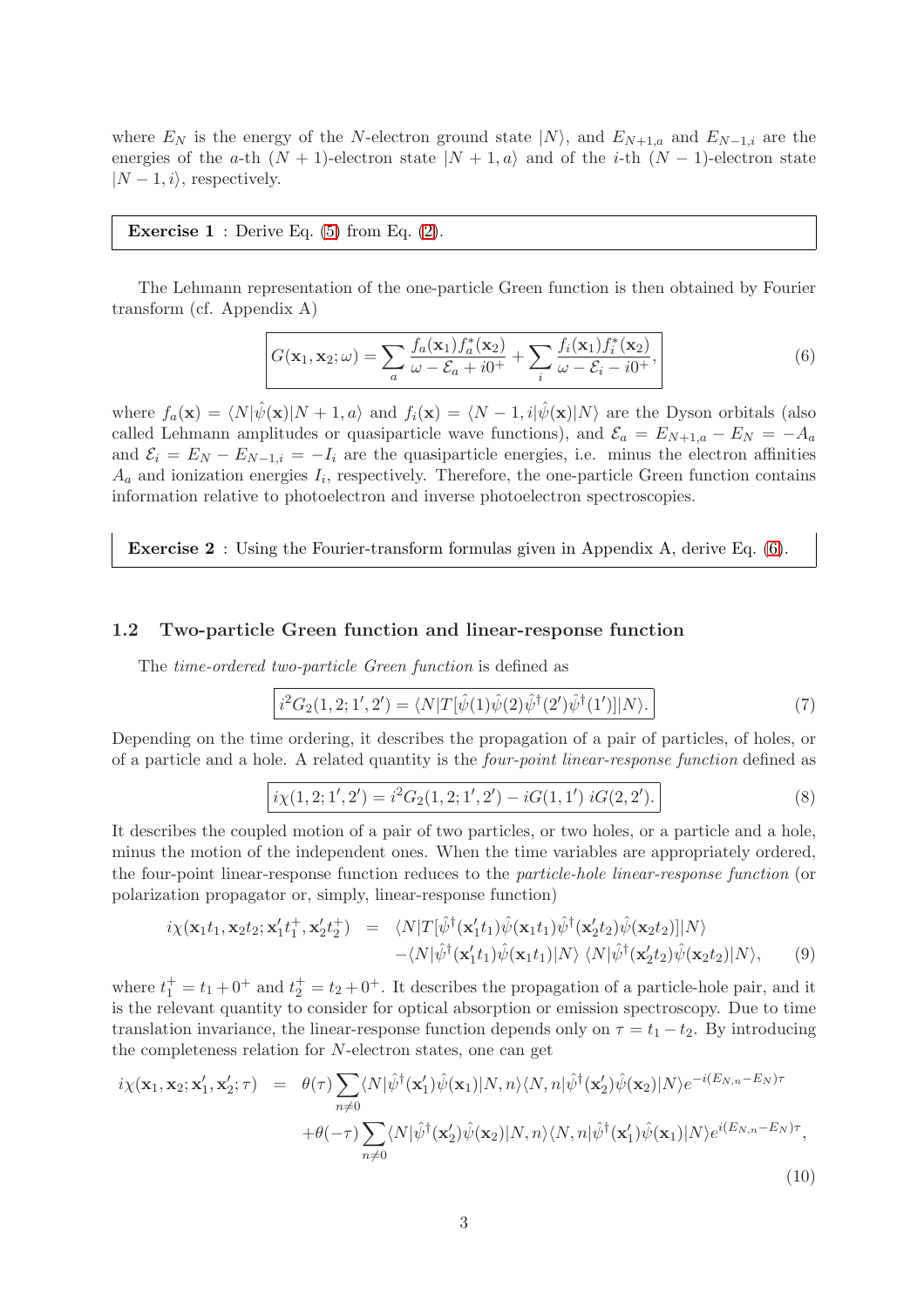where  $E_{N,n}$  is the energy of *n*-th N-electron excited state  $|N,n\rangle$ . The ground state  $|N,0\rangle = |N\rangle$ is excluded from the sum. The Lehmann representation of the linear-response function is thus

$$
\chi(\mathbf{x}_1, \mathbf{x}_2; \mathbf{x}'_1, \mathbf{x}'_2; \omega) = \sum_{n \neq 0} \left[ \frac{\langle N | \hat{\psi}^\dagger(\mathbf{x}'_1) \hat{\psi}(\mathbf{x}_1) | N, n \rangle \langle N, n | \hat{\psi}^\dagger(\mathbf{x}'_2) \hat{\psi}(\mathbf{x}_2) | N \rangle}{\omega - \omega_n + i0^+} - \frac{\langle N | \hat{\psi}^\dagger(\mathbf{x}'_2) \hat{\psi}(\mathbf{x}_2) | N, n \rangle \langle N, n | \hat{\psi}^\dagger(\mathbf{x}'_1) \hat{\psi}(\mathbf{x}_1) | N \rangle}{\omega + \omega_n - i0^+} \right],
$$
(11)

where  $\omega_n = E_{N,n} - E_N$  are the excitation energies. Therefore, the linear-response function has poles in  $\omega$  at the excitation energies  $\omega_n$  and at the de-excitation energies  $-\omega_n$ .

**Exercise 3**: Derive Eq. 
$$
(10)
$$
 and Eq.  $(11)$ .

It is also useful to define the independent-particle (IP) four-point linear-response function

<span id="page-3-3"></span><span id="page-3-1"></span>
$$
\chi_{IP}(1,2;1',2') = -iG(1,2')G(2,1'),\tag{12}
$$

and the corresponding IP linear-response function

$$
\chi_{\text{IP}}(\mathbf{x}_1, \mathbf{x}_2; \mathbf{x}_1', \mathbf{x}_2'; \tau) = \chi_{\text{IP}}(\mathbf{x}_1 t_1, \mathbf{x}_2 t_2; \mathbf{x}_1' t_1^+, \mathbf{x}_2' t_2^+) = -i G(\mathbf{x}_1, \mathbf{x}_2'; \tau) G(\mathbf{x}_2, \mathbf{x}_1'; -\tau). \tag{13}
$$

Its Lehmann representation is easily obtained by using Eq. [\(5\)](#page-1-3) and taking the Fourier transform,

<span id="page-3-2"></span>
$$
\chi_{IP}(\mathbf{x}_1, \mathbf{x}_2; \mathbf{x}_1', \mathbf{x}_2'; \omega) = \sum_i \sum_a \left[ \frac{f_i^*(\mathbf{x}_1') f_a(\mathbf{x}_1) f_a^*(\mathbf{x}_2') f_i(\mathbf{x}_2)}{\omega - (\mathcal{E}_a - \mathcal{E}_i) + i0^+} - \frac{f_i^*(\mathbf{x}_2') f_a(\mathbf{x}_2) f_a^*(\mathbf{x}_1') f_i(\mathbf{x}_1)}{\omega + (\mathcal{E}_a - \mathcal{E}_i) - i0^+} \right], \tag{14}
$$

where we see that it contains quasiparticle energy differences as poles in  $\omega$ . The fundamental gap,  $E_{\text{gap}} = I_0 - A_0$ , corresponds to the smallest of such quasiparticle energy differences.

Exercise 4 : Derive Eq. [\(14\)](#page-3-2).

Having seen their useful physical contents, we would like to calculate the one-particle Green function and the linear-response function without solving the full many-body problem. We will derive now the Dyson equation for calculating the one-particle Green function, and the Bethe-Salpeter equation for calculating the four-point linear-response function.

#### <span id="page-3-0"></span>1.3 Dyson equation

In Appendix B, it is shown that the one-particle Green function satisfies the following equation of motion

$$
\left[i\frac{\partial}{\partial t_1} - h(1)\right] G(1,2) + i \int d3v(1,3)G_2(1,3^+;2,3^{++}) = \delta(1,2),\tag{15}
$$

with the notations  $h(1) = h(\mathbf{r}_1)$  and  $v(1, 3) = v(\mathbf{r}_1, \mathbf{r}_3)\delta(t_1 - t_3)$ , and  $3^+$  means that the time variable has an infinitesimal positive shift  $t_3^+ = t_3 + 0^+$ , and  $3^{++}$  means another shift  $t_3^{++} =$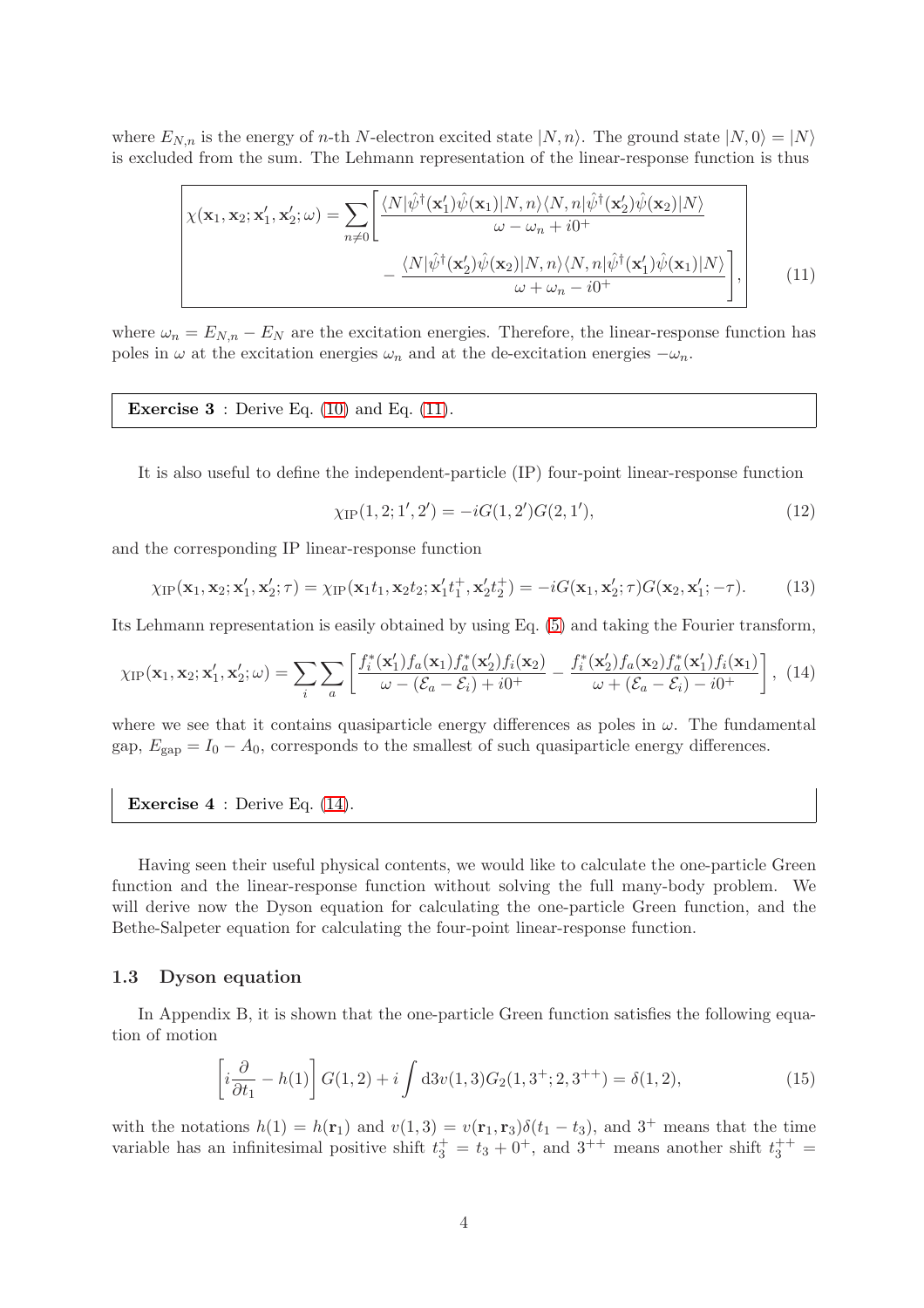$t_3^+$ +0<sup>+</sup>. Thus, the equation of motion of the one-particle Green function involves the two-particle Green function. One can formally close this equation as

<span id="page-4-2"></span>
$$
\left[i\frac{\partial}{\partial t_1} - h(1)\right] G(1,2) - \int d3\Sigma_{\text{Hxc}}(1,3)G(3,2) = \delta(1,2),\tag{16}
$$

where  $\Sigma_{Hxc}(1,3)$  is the Hartree-exchange-correlation self-energy which encompasses all the twoelectron effects. The self-energy is defined by

$$
\int d3\Sigma_{Hxc}(1,3)G(3,2) = -i \int d3v(1,3)G_2(1,3^+;2,3^{++}),
$$
\n(17)

or, more explicitly, after multiplying from the right by the inverse of the Green function  $G^{-1}(2,4)$ and integrating over the coordinate 2,

<span id="page-4-7"></span>
$$
\Sigma_{\text{Hxc}}(1,4) = -i \iint d2d3v(1,3)G_2(1,3^+;2,3^{++})G^{-1}(2,4), \tag{18}
$$

where we have used the definition of the inverse,  $\int d2G(3, 2)G^{-1}(2, 4) = \delta(3, 4)$ .

The non-interacting Green function  $G_h$  corresponding to the one-electron Hamiltonian h has no two-electron contributions and therefore follows the equation of motion<sup>[1](#page-4-1)</sup>

<span id="page-4-3"></span>
$$
\left[i\frac{\partial}{\partial t_1} - h(1)\right] G_h(1,2) = \delta(1,2). \tag{19}
$$

Writing  $G(1,2) = \iint d3d4G_h(1,4)G_h^{-1}$  $h^{-1}(4,3)G(3,2)$  in the first term of Eq. [\(16\)](#page-4-2) and using Eq.  $(19)$ , one gets

<span id="page-4-4"></span>
$$
\int d3 \left[ G_h^{-1}(1,3) - \Sigma_{Hxc}(1,3) \right] G(3,2) = \delta(1,2), \tag{20}
$$

which can be rewritten as, after multiplying from the left by  $\int d1G_h(4,1)$  and renaming the indices,

$$
G(1,2) = G_h(1,2) + \iint d3d4G_h(1,3)\Sigma_{Hxc}(3,4)G(4,2),
$$
\n(21)

or, equivalently, after multiplying from the right Eq. [\(20\)](#page-4-4) by  $G^{-1}(2,4)$ , integrating over the coordinate 2, and renaming the indices,

<span id="page-4-6"></span><span id="page-4-5"></span>
$$
G^{-1}(1,2) = G_h^{-1}(1,2) - \Sigma_{Hxc}(1,2). \tag{22}
$$

Eq.  $(21)$  or  $(22)$  constitutes the *Dyson equation* for the one-particle Green function. Knowing the non-interacting Green function  $G_h$  and an approximation for the self-energy  $\Sigma_{Hxc}$ , it allows one to calculate the corresponding interacting Green function G.

#### <span id="page-4-0"></span>1.4 Quasiparticle equations

We will show now that the Dyson equation can be conveniently reformulated as eigenvalue equations for the Dyson orbitals and the quasiparticle energies.

<span id="page-4-1"></span><sup>&</sup>lt;sup>1</sup>Non-interacting one-particle Green functions are frequently denoted by  $G_0$  in the literature. However, there are several possible non-interacting Green functions (Hartree, Hartree-Fock, Kohn-Sham, etc...), so we prefer the notation  $G_h$  which explicitly specifies the corresponding one-electron Hamiltonian  $h$ .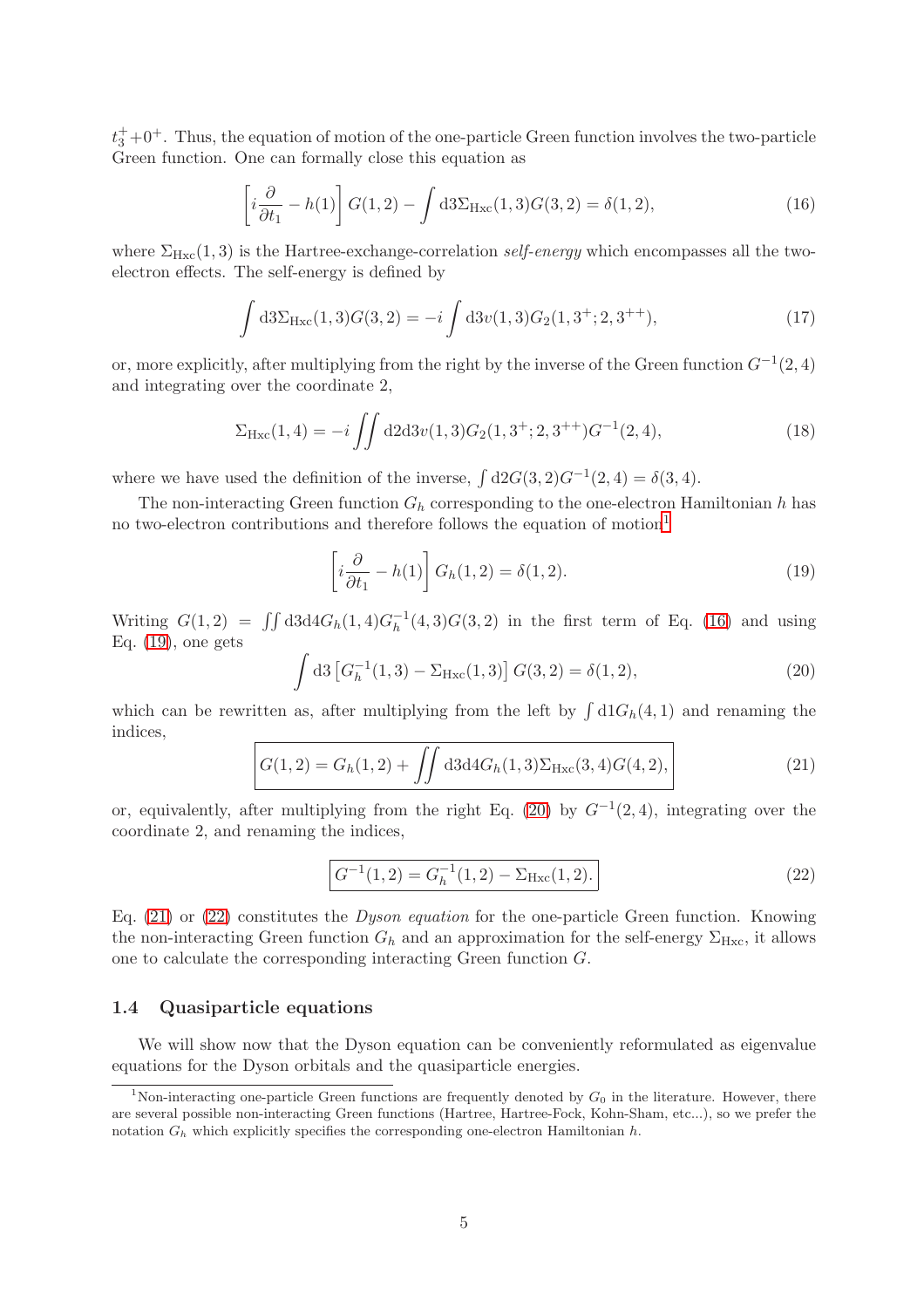Just like the one-particle Green function, the self-energy depends only the time difference  $\tau = t_1 - t_2$ , i.e.  $\Sigma_{Hxc}(1,2) = \Sigma_{Hxc}(\mathbf{x}_1,\mathbf{x}_2;\tau)$ . Fourier transforming the equation of motion [\(16\)](#page-4-2) then gives

<span id="page-5-1"></span>
$$
\left[\omega - h(\mathbf{r}_1)\right] G(\mathbf{x}_1, \mathbf{x}_2; \omega) - \int d\mathbf{x}_3 \Sigma_{Hxc}(\mathbf{x}_1, \mathbf{x}_3; \omega) G(\mathbf{x}_3, \mathbf{x}_2; \omega) = \delta(\mathbf{x}_1, \mathbf{x}_2),\tag{23}
$$

where  $\Sigma_{Hxc}(\mathbf{x}_1, \mathbf{x}_3; \omega)$  is the Fourier transform of  $\Sigma_{Hxc}(\mathbf{x}_1, \mathbf{x}_3; \tau)$ .

#### **Exercise 5** : Derive Eq.  $(23)$  from Eq.  $(16)$ .

Inserting the Lehmann representation [\(6\)](#page-2-1) of  $G(\mathbf{x}_1, \mathbf{x}_2; \omega)$  in Eq. [\(23\)](#page-5-1), one can select the term corresponding to a given pole  $\mathcal{E}_k$  (assumed to be discrete and nondegenerate) of  $G(\mathbf{x}_1, \mathbf{x}_2; \omega)$  by multiplying the equation by  $\omega - \mathcal{E}_k$  and taking the limit  $\omega \to \mathcal{E}_k$ , giving

$$
\left[\mathcal{E}_k - h(\mathbf{r}_1)\right] f_k(\mathbf{x}_1) f_k^*(\mathbf{x}_2) - \int \mathrm{d}\mathbf{x}_3 \Sigma_{\text{Hxc}}(\mathbf{x}_1, \mathbf{x}_3; \mathcal{E}_k) f_k(\mathbf{x}_3) f_k^*(\mathbf{x}_2) = 0,\tag{24}
$$

or, after simplifying by  $f_k^*(\mathbf{x}_2)$ ,

<span id="page-5-2"></span>
$$
h(\mathbf{r}_1)f_k(\mathbf{x}_1) + \int d\mathbf{x}_3 \Sigma_{Hxc}(\mathbf{x}_1, \mathbf{x}_3; \mathcal{E}_k) f_k(\mathbf{x}_3) = \mathcal{E}_k f_k(\mathbf{x}_1).
$$
 (25)

Eq. [\(25\)](#page-5-2) constitutes the *quasiparticle equations* giving the Dyson orbitals  $f_k(\mathbf{x})$  and the corresponding quasiparticle energies  $\mathcal{E}_k$  (ionization energies or electron affinities). The self-energy  $\Sigma_{Hxc}(\mathbf{x}_1, \mathbf{x}_3; \mathcal{E}_k)$  plays the role of a nonlocal energy-dependent potential. The quasiparticle equations may be thought of as an extension of the Hartree-Fock or Kohn-Sham orbital equations. Because of the dependence on the energy  $\mathcal{E}_k$ , each Dyson orbital  $f_k(\mathbf{x})$  is an eigenfunction of a different operator. Consequently, the Dyson orbitals do not form a basis of the one-electron space, but constitutes an overcomplete set.

#### <span id="page-5-0"></span>1.5 Bethe-Salpeter equation

The Bethe-Salpeter equation for the four-point linear-response function can be derived from the Dyson equation using the "functional derivative technique" of Schwinger. The idea is to add a time-dependent nonlocal external potential  $u(1, 1') = u(\mathbf{x}_1, \mathbf{x}'_1; t_1) \delta(t_1 - t'_1)$  in the Hamiltonian, leading to generalized Green functions, and consider functional derivatives of Green functions with respect to  $u(1,1')$  to generate higher-particle Green functions. The potential u is then eventually set to zero at the end of the derivation.

For example, the four-point linear-response function can be expressed as the functional derivative

$$
\chi(1,2;1',2') = -i\frac{\delta G(1,1')}{\delta u(2',2)},\tag{26}
$$

where we consider variations of the one-particle Green function  $\delta G(1,1')$  induced by a variation of the external potential  $\delta u(2', 2)$ . Assuming that the inverse of  $\chi(1, 2; 1', 2')$  exists, it can be written as<sup>[2](#page-5-3)</sup>

<span id="page-5-4"></span>
$$
\chi^{-1}(1,2;1',2') = i \frac{\delta u(1,1')}{\delta G(2',2)},\tag{27}
$$

<span id="page-5-3"></span><sup>&</sup>lt;sup>2</sup>The inverse of a 4-point function  $\chi(1,2;1',2')$  is defined according to  $\int d1'd2'\chi(1,2;1',2')\chi^{-1}(2',1';4,3)$  =  $\delta(1,3)\delta(2,4)$ .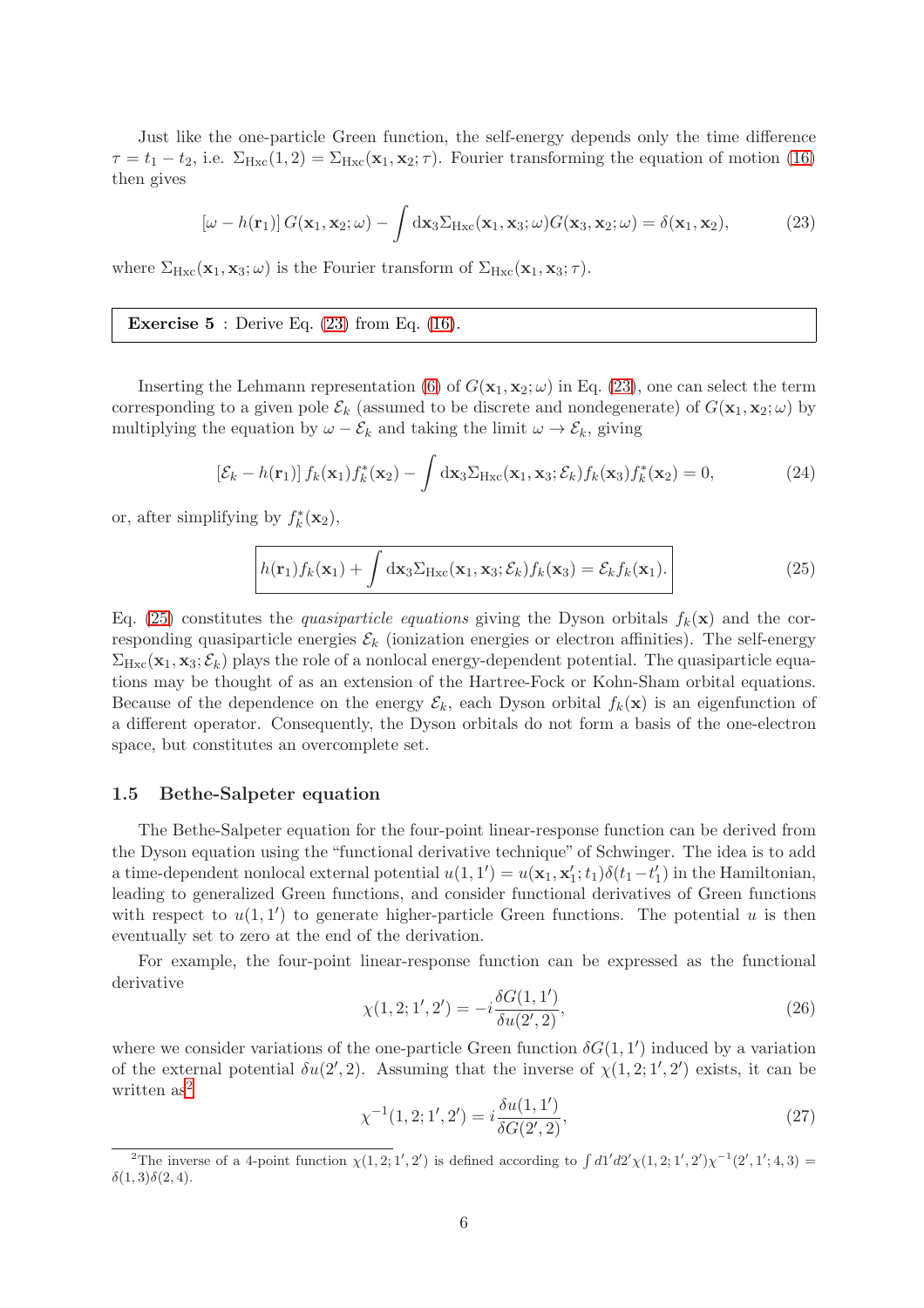where we consider now variations of the external potential  $\delta u(1,1')$  induced by a variation of the one-particle Green function  $\delta G(2', 2)$ .

The Bethe-Salpeter can be derived by starting from the Dyson equation of Eq. [\(22\)](#page-4-6), written in the presence of the external potential  $u$ ,

$$
G^{-1}(1,1') = G_h^{-1}(1,1') - u(1,1') - \Sigma_{Hxc}(1,1'),\tag{28}
$$

and taking the functional derivative with respect to  $iG(2', 2)$ . Since  $G_h^{-1}$  $\overline{h}^{-1}(1,1')$  is independent from  $u$ , its functional derivative vanishes, and it remains

<span id="page-6-2"></span>
$$
-i\frac{\delta G^{-1}(1,1')}{\delta G(2',2)} = i\frac{\delta u(1,1')}{\delta G(2',2)} + i\frac{\delta \Sigma_{\text{Hxc}}(1,1')}{\delta G(2',2)}.
$$
\n(29)

The term on the left-hand side of Eq. [\(29\)](#page-6-2) can be directly calculated (see Exercise [6\)](#page-6-3)

<span id="page-6-4"></span>
$$
-i\frac{\delta G^{-1}(1,1')}{\delta G(2',2)} = iG^{-1}(1,2')G^{-1}(2,1') = \chi_{\text{IP}}^{-1}(1,2;1',2'),\tag{30}
$$

where  $\chi_{IP}^{-1}(1, 2; 1', 2')$  is the inverse of the IP four-point linear-response function  $\chi_{IP}(1, 2; 1', 2')$ defined in Eq. [\(12\)](#page-3-3). The first term on the right-hand side of Eq. [\(29\)](#page-6-2) is just the inverse of the four-point linear-response function  $\chi^{-1}(1, 2; 1', 2')$  according to Eq. [\(27\)](#page-5-4). Finally, the last term on the right-hand side of Eq. [\(29\)](#page-6-2) defines the Hartree-exchange-correlation Bethe-Salpeter kernel

<span id="page-6-6"></span>
$$
i\frac{\delta \Sigma_{\rm Hxc}(1,1')}{\delta G(2',2)} = \Xi_{\rm Hxc}(1,2;1',2').
$$
\n(31)

We thus arrive at the *Bethe-Salpeter equation* 

$$
\boxed{\chi^{-1}(1,2;1',2') = \chi_{IP}^{-1}(1,2;1',2') - \Xi_{Hxc}(1,2;1',2'),}
$$
\n(32)

or, equivalently, after matrix multiplicating by  $\chi_{IP}$  from the left and by  $\chi$  from the right,

$$
\chi(1,2;1',2') = \chi_{IP}(1,2;1',2') + \iiint \mathrm{d}3\mathrm{d}4\mathrm{d}5\mathrm{d}6 \,\chi_{IP}(1,4;1',3)\Xi_{\text{Hxc}}(3,6;4,5)\chi(5,2;6,2').
$$
\n(33)

Knowing approximations for the IP four-point linear-response function  $\chi_{\rm IP}$  and the Bethe-Salpeter kernel  $\Xi_{Hxc}$ , it allows one to calculate the corresponding interacting four-point linearresponse function  $\chi$ .

<span id="page-6-3"></span>**Exercise 6**: Derive Eq. [\(30\)](#page-6-4). For this, start from  $\int d3 G^{-1}(1,3)G(3,4) = \delta(1,4)$  and take the functional derivative with respect to  $G(2', 2)$ .

### <span id="page-6-1"></span><span id="page-6-0"></span>2 Hartree-Fock approximation

#### 2.1 One-particle Green function

The starting point is the Hartree-Fock (HF) approximate form for the two-particle Green function  $\sim$ 

<span id="page-6-5"></span>
$$
G_2^{\text{HF}}(1,2;1',2') = G(1,1')\ G(2,2') - G(1,2')G(2,1'),\tag{34}
$$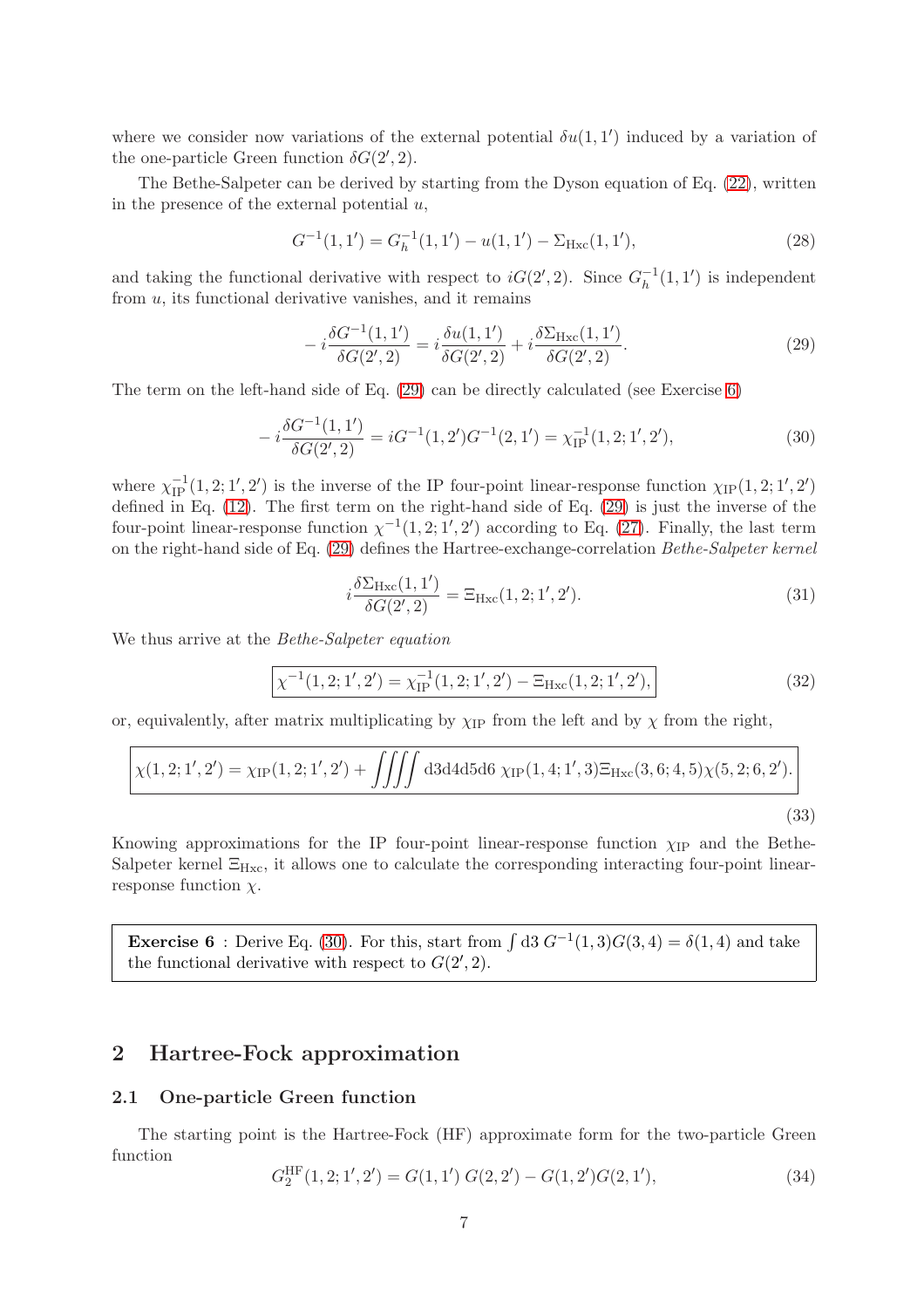with a direct (or Hartree) and an exchange (or Fock) term. Injecting Eq. [\(34\)](#page-6-5) into Eq. [\(18\)](#page-4-7) gives the HF self-energy

$$
\Sigma_{\text{Hx}}^{\text{HF}}(1,2) = \Sigma_{\text{H}}(1,2) + \Sigma_{\text{x}}(1,2),\tag{35}
$$

where  $\Sigma_{\rm H}(1,2)$  is the Hartree contribution

<span id="page-7-0"></span>
$$
\Sigma_{\rm H}(1,2) = -i\delta(1,2) \int d3G(3,3^{+})v(1,3), \tag{36}
$$

and  $\Sigma_{\rm x}(1,2)$  is the exchange contribution,

<span id="page-7-1"></span>
$$
\Sigma_{x}(1,2) = iG(1,2^{+})v(1,2). \tag{37}
$$

**Exercise 7** : Derive Eqs.  $(36)$  and  $(37)$  from Eq.  $(18)$  and  $(34)$ .

The Hartree self-energy can be written more explicitly as

<span id="page-7-2"></span>
$$
\Sigma_{H}(\mathbf{x}_{1}t_{1}, \mathbf{x}_{2}t_{2}) = \delta(t_{1} - t_{2})\delta(\mathbf{x}_{1} - \mathbf{x}_{2})\int d\mathbf{r}_{3}n(\mathbf{r}_{3})v(\mathbf{r}_{1}, \mathbf{r}_{3})
$$
  
=  $\delta(t_{1} - t_{2})\delta(\mathbf{x}_{1} - \mathbf{x}_{2})v_{H}(\mathbf{r}_{1}),$  (38)

where we have used Eq. [\(4\)](#page-1-4) to introduce the density  $n(\mathbf{r}_3)$ , and  $v_{\text{H}}(\mathbf{r}_1)$  is the local Hartree potential. Similarly, the exchange self-energy can be written as

<span id="page-7-3"></span>
$$
\Sigma_{\mathbf{x}}(\mathbf{x}_1 t_1, \mathbf{x}_2 t_2) = -\delta(t_1 - t_2) n_1(\mathbf{x}_1, \mathbf{x}_2) v(\mathbf{r}_1, \mathbf{r}_2)
$$
  
=  $\delta(t_1 - t_2) v_{\mathbf{x}}^{\text{HF}}(\mathbf{x}_1, \mathbf{x}_2),$  (39)

where we have used Eq. [\(3\)](#page-1-5) to introduce the one-particle density matrix  $n_1(\mathbf{x}_1, \mathbf{x}_2)$ , and  $v_x^{\text{HF}}(\mathbf{x}_1, \mathbf{x}_2)$ is the nonlocal HF exchange potential.

The delta function  $\delta(t_1 - t_2)$  in Eqs. [\(38\)](#page-7-2) and [\(39\)](#page-7-3) implies that the Fourier transforms of  $\Sigma_H$ and  $\Sigma_{\rm x}$  are independent from the frequency  $\omega$ . The quasiparticle equations [\(25\)](#page-5-2) just reduce to the usual HF equations

<span id="page-7-4"></span>
$$
h(\mathbf{r}_1)\psi_k(\mathbf{x}_1) + v_H(\mathbf{r}_1)\psi_k(\mathbf{x}_1) + \int \mathrm{d}\mathbf{x}_3 v_x^{\text{HF}}(\mathbf{x}_1, \mathbf{x}_3)\psi_k(\mathbf{x}_3) = \varepsilon_k \psi_k(\mathbf{x}_1),\tag{40}
$$

where  $\psi_k(\mathbf{x}_1)$  and  $\varepsilon_k$  are the HF spin orbitals and orbital energies, which thus constitute first approximations to the Dyson orbitals and quasiparticle energies. The corresponding noninteracting HF one-particle Green function has the following Lehmann representation [see Eq. [\(6\)](#page-2-1)]

$$
G_{\text{HF}}(\mathbf{x}_1, \mathbf{x}_2; \omega) = \sum_{a}^{\text{vir}} \frac{\psi_a(\mathbf{x}_1)\psi_a^*(\mathbf{x}_2)}{\omega - \varepsilon_a + i0^+} + \sum_{i}^{\text{occ}} \frac{\psi_i(\mathbf{x}_1)\psi_i^*(\mathbf{x}_2)}{\omega - \varepsilon_i - i0^+},
$$
(41)

where  $i$  and  $a$  run over occupied and virtual HF spin orbitals, respectively.

Approximations beyond HF are obtained by adding in Eq. [\(40\)](#page-7-4) a nonlocal energy-dependent correlation self-energy  $\Sigma_c(\mathbf{x}_1, \mathbf{x}_2; \mathcal{E}_k)$ .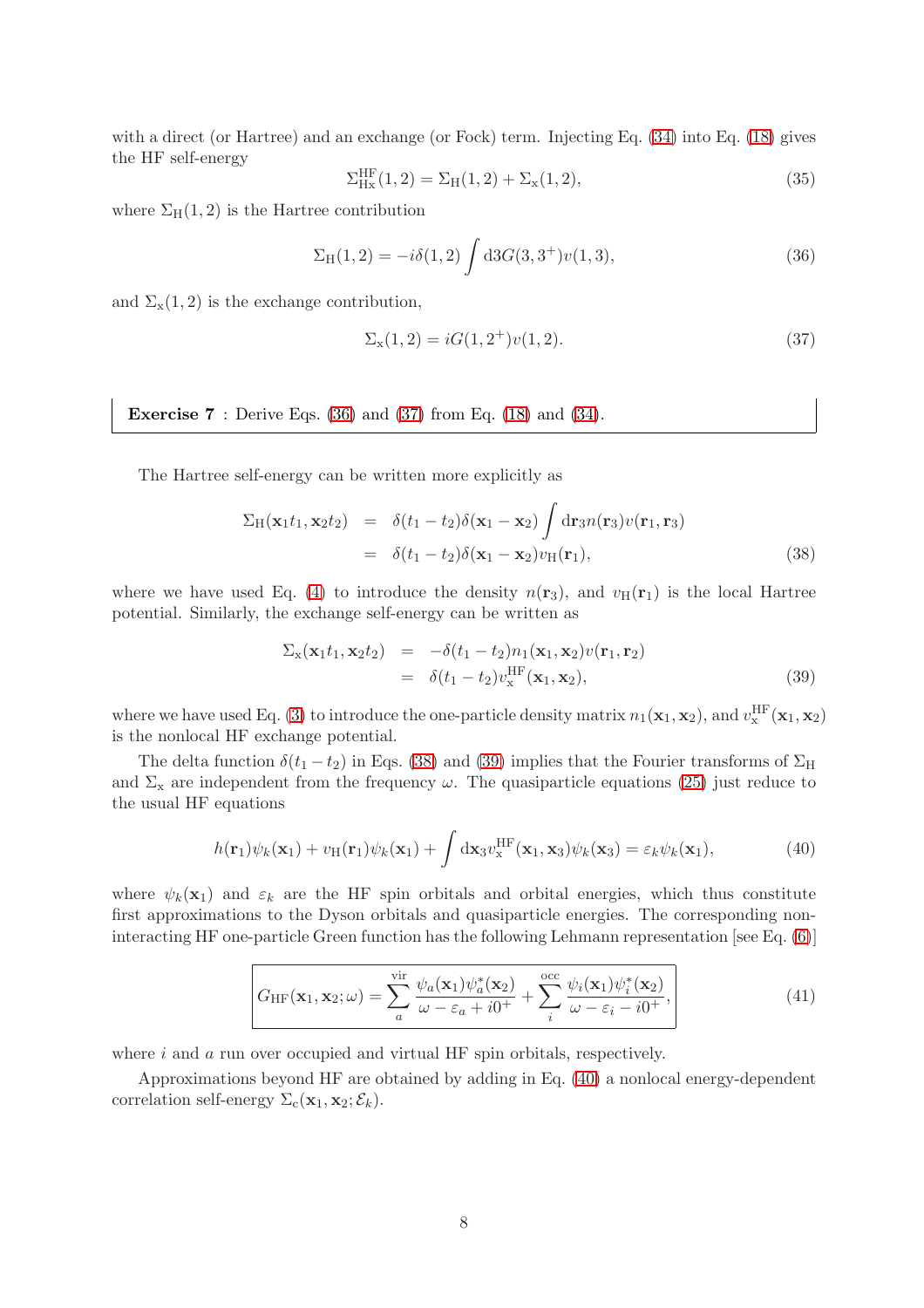#### <span id="page-8-0"></span>2.2 Linear-response function

In the framework of the HF approximation, the IP four-point linear-response function of Eq. [\(12\)](#page-3-3) becomes the non-interacting HF four-point linear-response function obtained from the non-interacting HF Green function

<span id="page-8-5"></span>
$$
\chi_{HF}(1,2;1',2') = -iG_{HF}(1,2')G_{HF}(2,1'),\tag{42}
$$

and the IP linear-response function of Eq. [\(14\)](#page-3-2) becomes the non-interacting HF linear-response function

$$
\chi_{\text{HF}}(\mathbf{x}_1, \mathbf{x}_2; \mathbf{x}'_1, \mathbf{x}'_2; \omega) = \sum_{i}^{\text{occ}} \sum_{a}^{\text{virt}} \left[ \frac{\psi_i^*(\mathbf{x}'_1)\psi_a(\mathbf{x}_1)\psi_a^*(\mathbf{x}'_2)\psi_i(\mathbf{x}_2)}{\omega - (\varepsilon_a - \varepsilon_i) + i0^+} - \frac{\psi_i^*(\mathbf{x}'_2)\psi_a(\mathbf{x}_2)\psi_a^*(\mathbf{x}'_1)\psi_i(\mathbf{x}_1)}{\omega + (\varepsilon_a - \varepsilon_i) - i0^+} \right].
$$
\n(43)

Just as the HF self-energy, the HF Bethe-Salpeter kernel has Hartree and exchange contributions

$$
\Xi_{\text{Hx}}^{\text{HF}}(1,2;1',2') = \Xi_{\text{H}}(1,2;1',2') + \Xi_{\text{x}}(1,2;1',2'),\tag{44}
$$

where the Hartree kernel is found by taking the functional derivatives of Eq. [\(36\)](#page-7-0)

<span id="page-8-1"></span>
$$
\begin{aligned} \Xi_{\rm H}(1,2;1',2') &= i \frac{\delta \Sigma_{\rm H}(1,1')}{\delta G(2',2)} \\ &= v(1,2)\delta(1,1')\delta(2,2') \\ &= v(\mathbf{r}_1,\mathbf{r}_2)\delta(t_1-t_2)\delta(1,1')\delta(2,2'), \end{aligned} \tag{45}
$$

and the exchange kernel is found by taking the functional derivatives of Eq. [\(37\)](#page-7-1)

<span id="page-8-2"></span>
$$
\begin{array}{rcl}\n\Xi_{\mathbf{x}}(1,2;1',2') & = & i \frac{\delta \Sigma_{\mathbf{x}}(1,1')}{\delta G(2',2)} \\
& = & -v(1,2)\delta(1,2')\delta(1',2) \\
& = & -v(\mathbf{r}_1, \mathbf{r}_2)\delta(t_1 - t_2)\delta(1,2')\delta(1',2).\n\end{array} \tag{46}
$$

The presence of the delta functions in Eqs. [\(45\)](#page-8-1) and [\(46\)](#page-8-2) implies that the integration over the time variables can easily be performed in the Bethe-Salpeter equation [\(33\)](#page-6-6), which can then be written for the linear-response function in Fourier space

<span id="page-8-3"></span>
$$
\chi_{\text{TDHF}}(\mathbf{x}_1, \mathbf{x}_2; \mathbf{x}_1', \mathbf{x}_2'; \omega) = \chi_{\text{HF}}(\mathbf{x}_1, \mathbf{x}_2; \mathbf{x}_1', \mathbf{x}_2'; \omega)
$$

$$
+ \iiint d\mathbf{x}_3 d\mathbf{x}_4 d\mathbf{x}_5 d\mathbf{x}_6 \chi_{\text{HF}}(\mathbf{x}_1, \mathbf{x}_4; \mathbf{x}_1', \mathbf{x}_3; \omega) \Xi_{\text{Hx}}^{\text{HF}}(\mathbf{x}_3, \mathbf{x}_6; \mathbf{x}_4, \mathbf{x}_5) \chi_{\text{TDHF}}(\mathbf{x}_5, \mathbf{x}_2; \mathbf{x}_6, \mathbf{x}_2'; \omega), \tag{47}
$$

with the frequency-independent HF Bethe-Salpeter kernel

<span id="page-8-6"></span>
$$
\Xi_{\text{Hx}}^{\text{HF}}(\mathbf{x}_1, \mathbf{x}_2; \mathbf{x}_1', \mathbf{x}_2') = v(\mathbf{r}_1, \mathbf{r}_2) \left[ \delta(\mathbf{x}_1 - \mathbf{x}_1') \delta(\mathbf{x}_2 - \mathbf{x}_2') - \delta(\mathbf{x}_1 - \mathbf{x}_2') \delta(\mathbf{x}_1' - \mathbf{x}_2) \right]. \tag{48}
$$

Equivalently, Eq. [\(47\)](#page-8-3) can be written more compactly with inverses (with respect to space-spin coordinates)

<span id="page-8-4"></span>
$$
\chi_{\text{TDHF}}^{-1}(\mathbf{x}_1, \mathbf{x}_2; \mathbf{x}_1', \mathbf{x}_2'; \omega) = \chi_{\text{HF}}^{-1}(\mathbf{x}_1, \mathbf{x}_2; \mathbf{x}_1', \mathbf{x}_2'; \omega) - \Xi_{\text{Hx}}^{\text{HF}}(\mathbf{x}_1, \mathbf{x}_2; \mathbf{x}_1', \mathbf{x}_2').
$$
\n(49)

By solving Eq. [\(47\)](#page-8-3) or [\(49\)](#page-8-4), we obtain the time-dependent Hartree-Fock (TDHF) linear-response function  $\chi_{\text{TDHF}}(\mathbf{x}_1, \mathbf{x}_2; \mathbf{x}'_1, \mathbf{x}'_2; \omega)$ .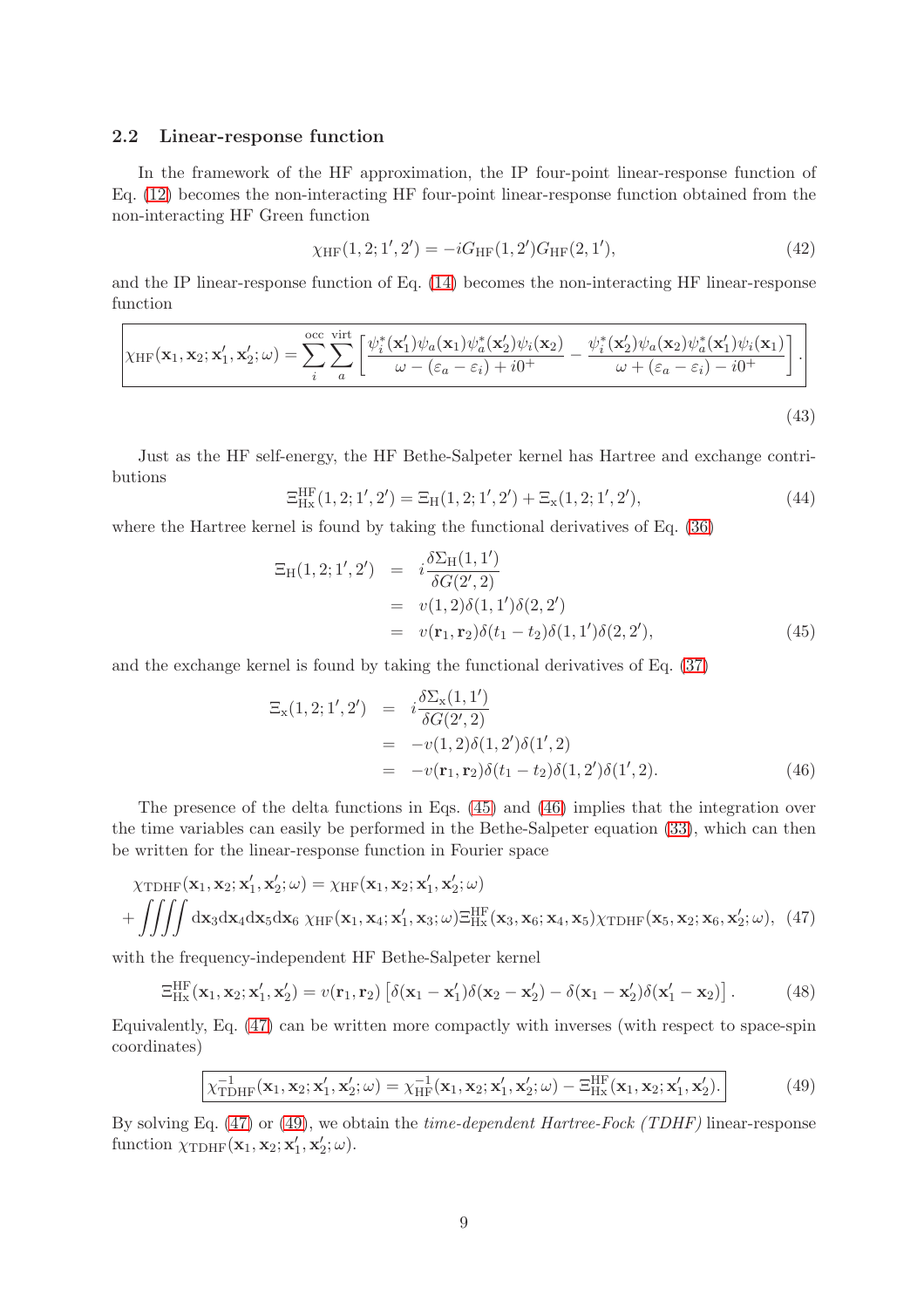**Exercise 8** : Derive Eq.  $(47)$  from Eq.  $(33)$ .

#### <span id="page-9-0"></span>2.3 Linear-response equation in a spin-orbital basis

Now, we work out the TDHF linear-response equation in the orthonormal HF spin-orbital basis  $\{\psi_k(\mathbf{x})\}$  for practical calculations.

One can notice that  $\chi_{HF}(\mathbf{x}_1, \mathbf{x}_2; \mathbf{x}'_1, \mathbf{x}'_2; \omega)$  in Eq. [\(43\)](#page-8-5) is expanded into products of two spin orbitals  $\psi_p^*(\mathbf{x}_1')\psi_q(\mathbf{x}_1)$  and  $\psi_r(\mathbf{x}_2)\psi_s^*(\mathbf{x}_2')$ . The matrix elements of  $\chi_{\text{HF}}(\mathbf{x}_1, \mathbf{x}_2; \mathbf{x}_1', \mathbf{x}_2'; \omega)$  will thus be labelled by two double indices  $pq$  and  $rs$ , and are defined by

<span id="page-9-1"></span>
$$
[\chi_{\text{HF}}(\omega)]_{pq,rs} = \iiint dx_1 dx_1' dx_2 dx_2' \psi_p(\mathbf{x}_1') \psi_q^*(\mathbf{x}_1) \chi_{\text{HF}}(\mathbf{x}_1, \mathbf{x}_2; \mathbf{x}_1', \mathbf{x}_2'; \omega) \psi_r^*(\mathbf{x}_2) \psi_s(\mathbf{x}_2').
$$
 (50)

In fact, as seen in Eq. [\(43\)](#page-8-5),  $\chi_{HF}(\mathbf{x}_1, \mathbf{x}_2; \mathbf{x}'_1, \mathbf{x}'_2; \omega)$  has non vanishing contributions only on occupied-virtual (ov) and virtual-occupied (vo) products of HF spin orbitals, and is diagonal in this subspace. The matrix representation of its inverse, in the (ov,vo) subspace, is thus immediately found from Eq. [\(43\)](#page-8-5) to be

$$
\chi_{\text{HF}}^{-1}(\omega) = -\left[ \left( \begin{array}{cc} \Delta \varepsilon & 0 \\ 0 & \Delta \varepsilon \end{array} \right) - \omega \left( \begin{array}{cc} 1 & 0 \\ 0 & -1 \end{array} \right) \right],\tag{51}
$$

where 1 is the identity matrix and  $\Delta \varepsilon$  is a diagonal matrix of elements  $\Delta \varepsilon_{ia,jb} = (\varepsilon_a - \varepsilon_i)\delta_{ij}\delta_{ab}$ , where  $i, j$  refer to occupied HF spin-orbitals and  $a, b$  to virtual HF spin orbitals. The dimension of the matrix is thus  $2M_{\text{occ}}M_{\text{vir}} \times 2M_{\text{occ}}M_{\text{vir}}$  where  $M_{\text{occ}}$  and  $M_{\text{vir}}$  are the numbers of occupied and virtual spin orbitals, respectively.

The matrix elements of the HF Bethe-Salpeter kernel of Eq. [\(48\)](#page-8-6) are defined in the same way as in Eq. [\(50\)](#page-9-1). We find

$$
[\Xi_{\text{Hx}}^{\text{HF}}]_{pq,rs} = \langle qr || ps \rangle,
$$
\n(52)

where  $\langle qr||ps\rangle = \langle qr|ps\rangle - \langle qr|sp\rangle$  are the antisymmetrized two-electron integrals, with the definition

$$
\langle qr|ps \rangle = \iint d\mathbf{x}_1 d\mathbf{x}_2 \psi_q^*(\mathbf{x}_1) \psi_r^*(\mathbf{x}_2) v(\mathbf{r}_1, \mathbf{r}_2) \psi_p(\mathbf{x}_1) \psi_s(\mathbf{x}_2). \tag{53}
$$

From the Bethe-Salpeter equation [\(49\)](#page-8-4), we finally find the matrix representation of the inverse of the TDHF linear-response function, in the (ov,vo) subspace,

<span id="page-9-2"></span>
$$
\chi_{\text{TDHF}}^{-1}(\omega) = -\left[ \left( \begin{array}{cc} \mathbf{A} & \mathbf{B} \\ \mathbf{B}^* & \mathbf{A}^* \end{array} \right) - \omega \left( \begin{array}{cc} \mathbf{1} & \mathbf{0} \\ \mathbf{0} & -\mathbf{1} \end{array} \right) \right],\tag{54}
$$

with the matrices  $\bf{A}$  and  $\bf{B}$  of elements

<span id="page-9-3"></span>
$$
A_{ia,jb} = \Delta \varepsilon_{ia,jb} + \langle aj||ib \rangle,
$$
\n(55a)

$$
B_{ia,jb} = \langle ab||ij\rangle.
$$
 (55b)

The block structure of Eq. [\(54\)](#page-9-2) is a consequence of the symmetry of the two-electron integrals,  $\langle qr || ps \rangle = \langle ps || qr \rangle^*$ . Moreover, the matrix **A** is Hermitian (i.e.,  $A_{jb,ia} = A_{ia,jb}^*$ ) and the matrix **B** is symmetric (i.e,  $B_{jb,ia} = B_{ia,jb}$ ).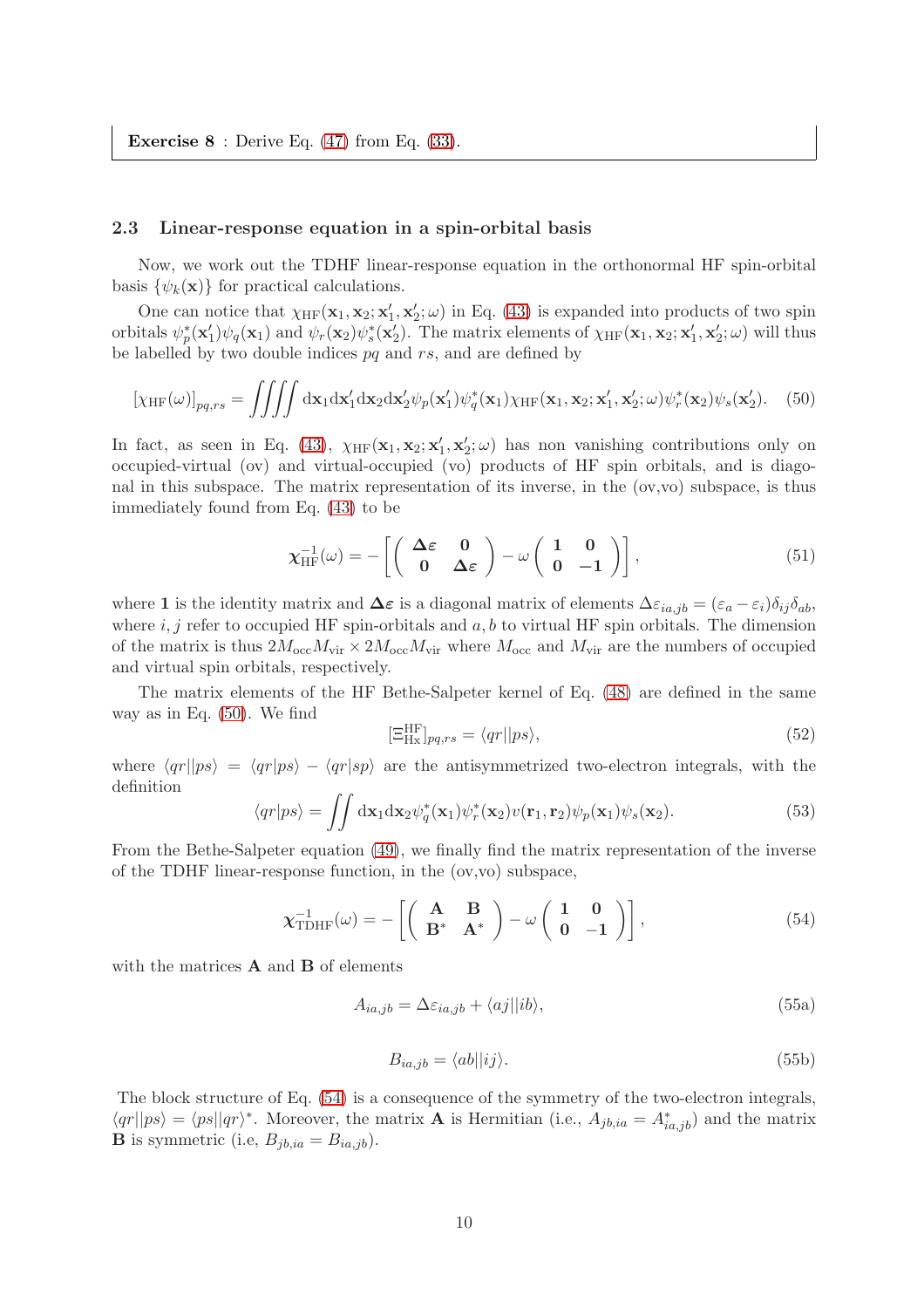#### Exercise 9 : Check Eq. [\(54\)](#page-9-2) and the symmetry properties of the matrices A and B.

Similarly to Eq. [\(11\)](#page-3-1), the TDHF excitation energies  $\omega_n$  are given by the poles of  $\chi_{\text{TDHF}}(\omega)$ . They correspond to the values of  $\omega$  giving zero eigenvalues of the matrix  $\chi_{\text{TDHF}}^{-1}(\omega)$  in Eq. [\(54\)](#page-9-2), leading to the following generalized eigenvalue equation

<span id="page-10-0"></span>
$$
\left[ \left( \begin{array}{cc} \mathbf{A} & \mathbf{B} \\ \mathbf{B}^* & \mathbf{A}^* \end{array} \right) \left( \begin{array}{c} \mathbf{X}_n \\ \mathbf{Y}_n \end{array} \right) = \omega_n \left( \begin{array}{cc} 1 & 0 \\ 0 & -1 \end{array} \right) \left( \begin{array}{c} \mathbf{X}_n \\ \mathbf{Y}_n \end{array} \right), \tag{56}
$$

which is known as the *TDHF linear-response equation*. The solutions of Eq. [\(56\)](#page-10-0) come in pairs: if  $(X_n, Y_n)$  is an eigenvector with eigenvalue  $\omega_n$ , then it is easy to check that  $(Y_n^*, X_n^*)$  is also an eigenvector with opposite eigenvalue  $-\omega_n$ . The positive eigenvalues,  $\omega_n > 0$ , correspond to excitation energies, while the negative eigenvalues,  $\omega_n < 0$ , correspond to de-excitation energies.

The  $2 \times 2$ -block matrix on the left-hand-side of Eq. [\(56\)](#page-10-0) is Hermitian, but the  $2 \times 2$ -block matrix on the right-hand-side of Eq. [\(56\)](#page-10-0) is not positive definite. Consequently, Eq. [\(56\)](#page-10-0) is not a Hermitian eigenvalue equation but a pseudo-Hermitian eigenvalue equation. One can show that if the  $2 \times 2$ -block matrix on the left-hand-side of Eq. [\(56\)](#page-10-0) is positive definite then all the eigenvalues  $\omega_n$  are guaranteed to be real numbers (see Exercise [10\)](#page-10-1). Since this matrix corresponds to the Hessian of the HF total energy with respect to the orbital rotation parameters, it is positive definite if the HF solution is a stable minimum with respect to the variation of all orbital parameters. This is known as the Hartree-Fock stability conditions.

Exercise 10 : Defining the matrices

$$
\mathbb{L} = \left( \begin{array}{cc} \mathbf{A} & \mathbf{B} \\ \mathbf{B}^* & \mathbf{A}^* \end{array} \right) \quad \text{and} \quad \mathbb{A} = \left( \begin{array}{cc} 1 & 0 \\ 0 & -1 \end{array} \right), \tag{57}
$$

Eq. [\(56\)](#page-10-0) is equivalent to finding the eigenvalues of  $H = \mathbb{\Delta}^{-1} \mathbb{L}$ .

- 1. Check that **L** and **∆** are Hermitian.
- <span id="page-10-1"></span>2. Show that  $\mathbb{H}$  is pseudo-Hermitian with respect to  $\mathbb{L}$ , i.e.  $\mathbb{H}^{\dagger} = \mathbb{L} \mathbb{H} \mathbb{L}^{-1}$ .
- 3. If  $\mathbb{L}$  is positive definite, show that  $\tilde{\mathbb{H}} = \mathbb{L}^{1/2} \mathbb{H} \mathbb{L}^{-1/2}$  is Hermitian. Show then that  $\mathbb{H}$ has the same eigenvalues than  $\tilde{H}$ , and are thus real.

For real-valued spin orbitals, and if  $A-B$  is positive definite, the pseudo-Hermitian eigenvalue equation [\(56\)](#page-10-0) can be transformed into a convenient half-size symmetric eigenvalue equation

<span id="page-10-2"></span>
$$
\mathbf{M} \mathbf{Z}_n = \omega_n^2 \mathbf{Z}_n,\tag{58}
$$

with  $\mathbf{M} = (\mathbf{A} - \mathbf{B})^{1/2} (\mathbf{A} + \mathbf{B}) (\mathbf{A} - \mathbf{B})^{1/2}$  and new eigenvectors  $\mathbf{Z}_n$ .

**Exercise 11** : Derive Eq.  $(58)$  from Eq.  $(56)$ .

Finally, it is common to consider the so-called Tamm-Dancoff approximation (TDA) to linearresponse theory which corresponds to neglecting the matrix **B** in Eq. [\(56\)](#page-10-0). After setting  $\mathbf{B} = \mathbf{0}$ , Eq. [\(56\)](#page-10-0) simplifies to a standard Hermitian eigenvalue equation

<span id="page-10-3"></span>
$$
\mathbf{A} \mathbf{X}_n = \omega_n \mathbf{X}_n. \tag{59}
$$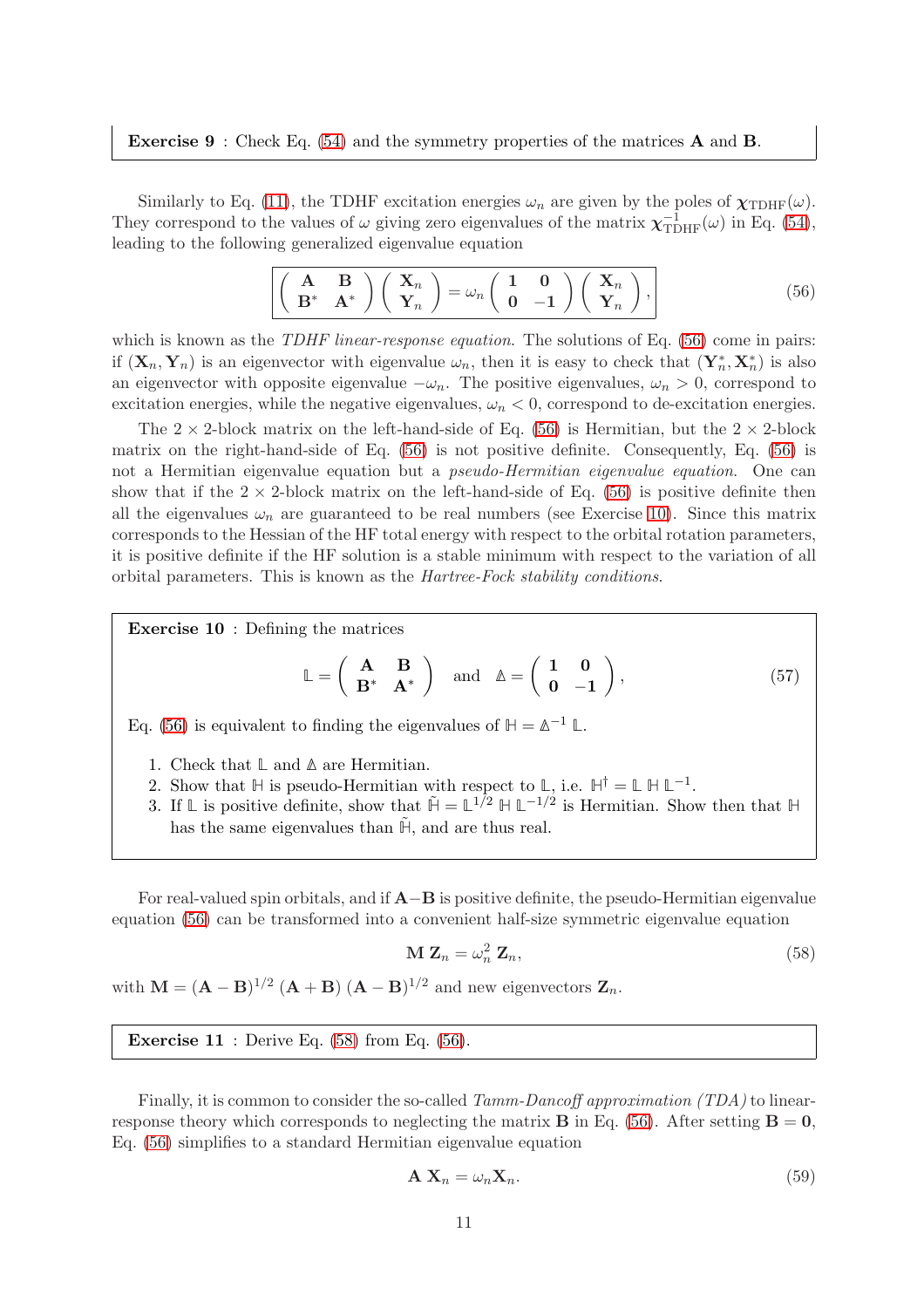With the matrix **A** in Eq. [\(55a\)](#page-9-3), Eq. [\(59\)](#page-10-3) corresponds in fact to the configuration-interaction method with only single excitations (CIS).

#### <span id="page-11-0"></span>2.4 Spin-adapted linear-response equation for closed-shell systems

We give now the expressions for spin-restricted closed-shell calculations. We thus consider spatial HF orbitals  $\phi_{i\sigma}(\mathbf{r})$  with spin  $\sigma = \uparrow$  or  $\downarrow$ , so that  $\phi_{i\uparrow}(\mathbf{r}) = \phi_{i\downarrow}(\mathbf{r})$ . The matrices **A** and **B** have then each the following spin block structure

<span id="page-11-2"></span>
$$
\mathbf{C} = \left( \begin{array}{cccc} \mathbf{C}_{\uparrow\uparrow,\uparrow\uparrow} & \mathbf{C}_{\uparrow\uparrow,\downarrow\downarrow} & \mathbf{0} & \mathbf{0} \\ \mathbf{C}_{\downarrow\downarrow,\uparrow\uparrow} & \mathbf{C}_{\downarrow\downarrow,\downarrow\downarrow} & \mathbf{0} & \mathbf{0} \\ \mathbf{0} & \mathbf{0} & \mathbf{C}_{\uparrow\downarrow,\uparrow\downarrow} & \mathbf{C}_{\uparrow\downarrow,\downarrow\uparrow} \\ \mathbf{0} & \mathbf{0} & \mathbf{C}_{\downarrow\uparrow,\uparrow\downarrow} & \mathbf{C}_{\downarrow\uparrow,\downarrow\uparrow} \end{array} \right), \tag{60}
$$

and can be transformed to block-diagonal spin-adapted matrices  $\tilde{C} = U^T C U$  by the orthogonal transformation

<span id="page-11-1"></span>
$$
\mathbf{U} = \frac{1}{\sqrt{2}} \begin{pmatrix} 1 & 1 & 0 & 0 \\ 1 & -1 & 0 & 0 \\ 0 & 0 & 1 & 1 \\ 0 & 0 & 1 & -1 \end{pmatrix} . \tag{61}
$$

Applying this transformation to the matrix A gives the following decomposition into singlet and triplet excitation contributions

<span id="page-11-3"></span>
$$
\tilde{\mathbf{A}} = \begin{pmatrix} 1\mathbf{A} & \mathbf{0} & \mathbf{0} & \mathbf{0} \\ \mathbf{0} & {}^{3}\mathbf{A} & \mathbf{0} & \mathbf{0} \\ \mathbf{0} & \mathbf{0} & {}^{3}\mathbf{A} & \mathbf{0} \\ \mathbf{0} & \mathbf{0} & \mathbf{0} & {}^{3}\mathbf{A} \end{pmatrix},
$$
(62)

with

$$
{}^{1}A_{ia,jb} = \Delta\varepsilon_{ia,jb} + 2\langle aj|ib\rangle - \langle aj|bi\rangle,
$$
\n(63a)

$$
{}^{3}A_{ia,jb} = \Delta\varepsilon_{ia,jb} - \langle aj|bi\rangle. \tag{63b}
$$

Similarly, applying the transformation  $(61)$  to the matrix **B** gives

<span id="page-11-4"></span>
$$
\tilde{\mathbf{B}} = \left( \begin{array}{cccc} {}^{1}\mathbf{B} & \mathbf{0} & \mathbf{0} & \mathbf{0} \\ \mathbf{0} & {}^{3}\mathbf{B} & \mathbf{0} & \mathbf{0} \\ \mathbf{0} & \mathbf{0} & {}^{3}\mathbf{B} & \mathbf{0} \\ \mathbf{0} & \mathbf{0} & \mathbf{0} & {}^{-3}\mathbf{B} \end{array} \right), \tag{64}
$$

with

$$
{}^{1}B_{ia,jb} = 2\langle ab|ij\rangle - \langle ab|ji\rangle,
$$
\n(65a)

$$
{}^{3}B_{ia,jb} = -\langle ab|ji\rangle. \tag{65b}
$$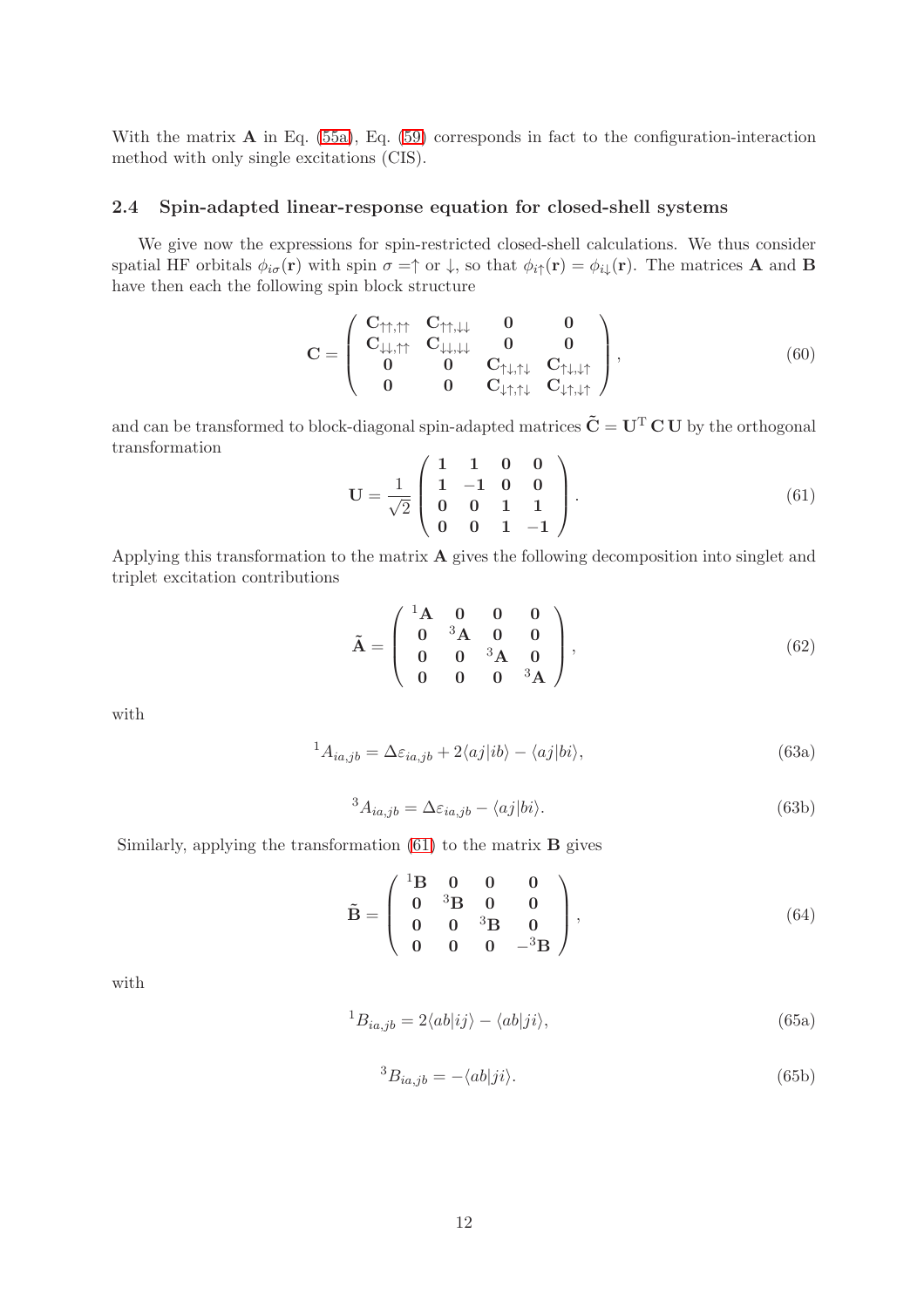**Exercise 12** : Check that the matrices **A** and **B** have indeed the form given in Eq. [\(60\)](#page-11-2), and work out Eqs. [\(62\)](#page-11-3) and [\(64\)](#page-11-4).

The linear-response eigenvalue equation [\(56\)](#page-10-0) then decouples into a singlet eigenvalue equation

<span id="page-12-1"></span>
$$
\begin{pmatrix} 1_{\mathbf{A}} & 1_{\mathbf{B}} \\ 1_{\mathbf{B}^*} & 1_{\mathbf{A}^*} \end{pmatrix} \begin{pmatrix} 1_{\mathbf{X}_n} \\ 1_{\mathbf{Y}_n} \end{pmatrix} = 1_{\omega_n} \begin{pmatrix} 1 & 0 \\ 0 & -1 \end{pmatrix} \begin{pmatrix} 1_{\mathbf{X}_n} \\ 1_{\mathbf{Y}_n} \end{pmatrix},
$$
(66)

and a three-fold degenerate triplet eigenvalue equation

<span id="page-12-2"></span>
$$
\begin{pmatrix} 3\mathbf{A} & 3\mathbf{B} \\ 3\mathbf{B}^* & 3\mathbf{A}^* \end{pmatrix} \begin{pmatrix} 3\mathbf{X}_n \\ 3\mathbf{Y}_n \end{pmatrix} = 3\omega_n \begin{pmatrix} 1 & 0 \\ 0 & -1 \end{pmatrix} \begin{pmatrix} 3\mathbf{X}_n \\ 3\mathbf{Y}_n \end{pmatrix} . \tag{67}
$$

Note that the minus sign in the last triplet block in Eq. [\(64\)](#page-11-4) can be absorbed in  ${}^{3}\mathbf{Y}_{n}$  so that the three triplet eigenvalue equations can be written in a common form. Again, for real orbitals, each eigenvalue equation [\(66\)](#page-12-1) or [\(67\)](#page-12-2) can be transformed into a half-size symmetric eigenvalue equation as in Eq. [\(58\)](#page-10-2).

#### <span id="page-12-0"></span>2.5 Example:  $H_2$  in a minimal basis

As a pedagogical example, we consider the calculation of the TDHF excitation energies of the H<sub>2</sub> minimal in a minimal basis consisting of two basis functions,  $\varphi_a(\mathbf{r})$  and  $\varphi_b(\mathbf{r})$ , centered on each hydrogen atom. This is a closed-shell molecule, therefore all the calculations are done with spin adaptation in a spatial orbital basis. The molecular orbitals are fixed by spatial symmetry

$$
\phi_1(\mathbf{r}) = \frac{\varphi_a(\mathbf{r}) + \varphi_b(\mathbf{r})}{\sqrt{2(1 + S_{ab})}} \text{ (symmetry } \sigma_g), \tag{68}
$$

and

$$
\phi_2(\mathbf{r}) = \frac{\varphi_a(\mathbf{r}) - \varphi_b(\mathbf{r})}{\sqrt{2(1 - S_{ab})}} \text{ (symmetry } \sigma_u), \tag{69}
$$

where  $S_{ab}$  is the overlap between  $\varphi_a(\mathbf{r})$  and  $\varphi_b(\mathbf{r})$ . In HF, the orbital 1 is occupied and the orbital 2 is virtual. The corresponding HF orbital energies are

$$
\varepsilon_1 = h_{11} + J_{11},\tag{70}
$$

and

$$
\varepsilon_2 = h_{22} + 2J_{12} - K_{12},\tag{71}
$$

where  $h_{11}$  and  $h_{22}$  are one-electron integrals, and  $J_{11} = \langle 11|11 \rangle$  and  $K_{12} = \langle 11|22 \rangle$  are twoelectron integrals.

The singlet matrices  $^{1}A$  and  $^{1}B$  are each one-dimensional

$$
{}^{1}A = \Delta \varepsilon + 2K_{12} - J_{12},\tag{72a}
$$

$$
{}^{1}B = K_{12},\tag{72b}
$$

where  $\Delta \varepsilon = \varepsilon_2 - \varepsilon_1$ , leading to the singlet excitation energy

$$
{}^{1}\omega = \sqrt{({}^{1}A + {}^{1}B)({}^{1}A - {}^{1}B)} = \sqrt{(\Delta\varepsilon + 3K_{12} - J_{12})(\Delta\varepsilon + K_{12} - J_{12})}.
$$
 (73)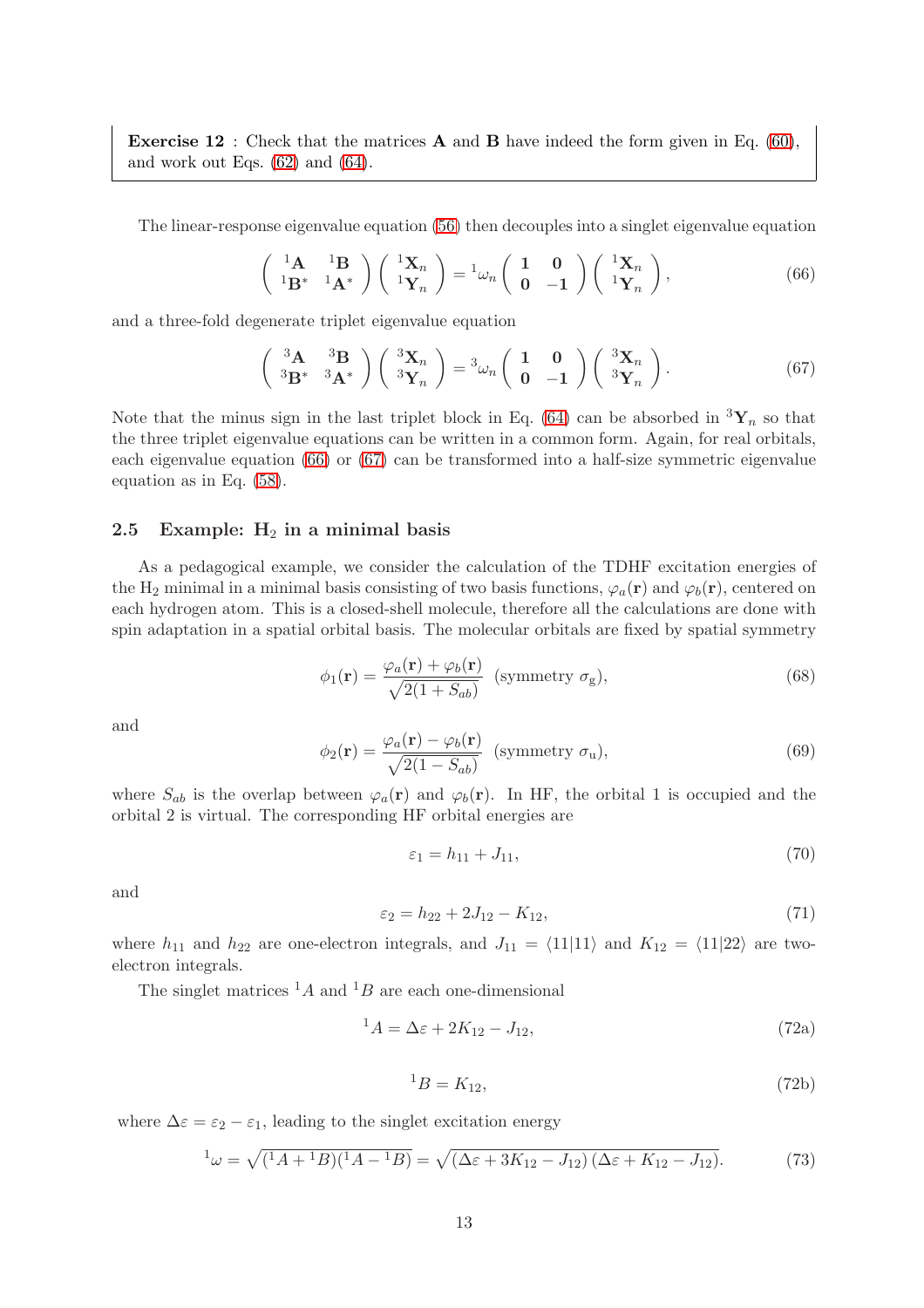Similarly, the triplet matrices  ${}^{3}A$  and  ${}^{3}B$  are each one-dimensional

$$
{}^{3}A = \Delta \varepsilon - J_{12},\tag{74a}
$$

$$
{}^{3}B = -K_{12},\tag{74b}
$$

leading to the triplet excitation energy

$$
{}^{3}\omega = \sqrt{({}^{3}A + {}^{3}B)({}^{3}A - {}^{3}B)} = \sqrt{(\Delta\varepsilon - K_{12} - J_{12})(\Delta\varepsilon + K_{12} - J_{12})}.
$$
 (75)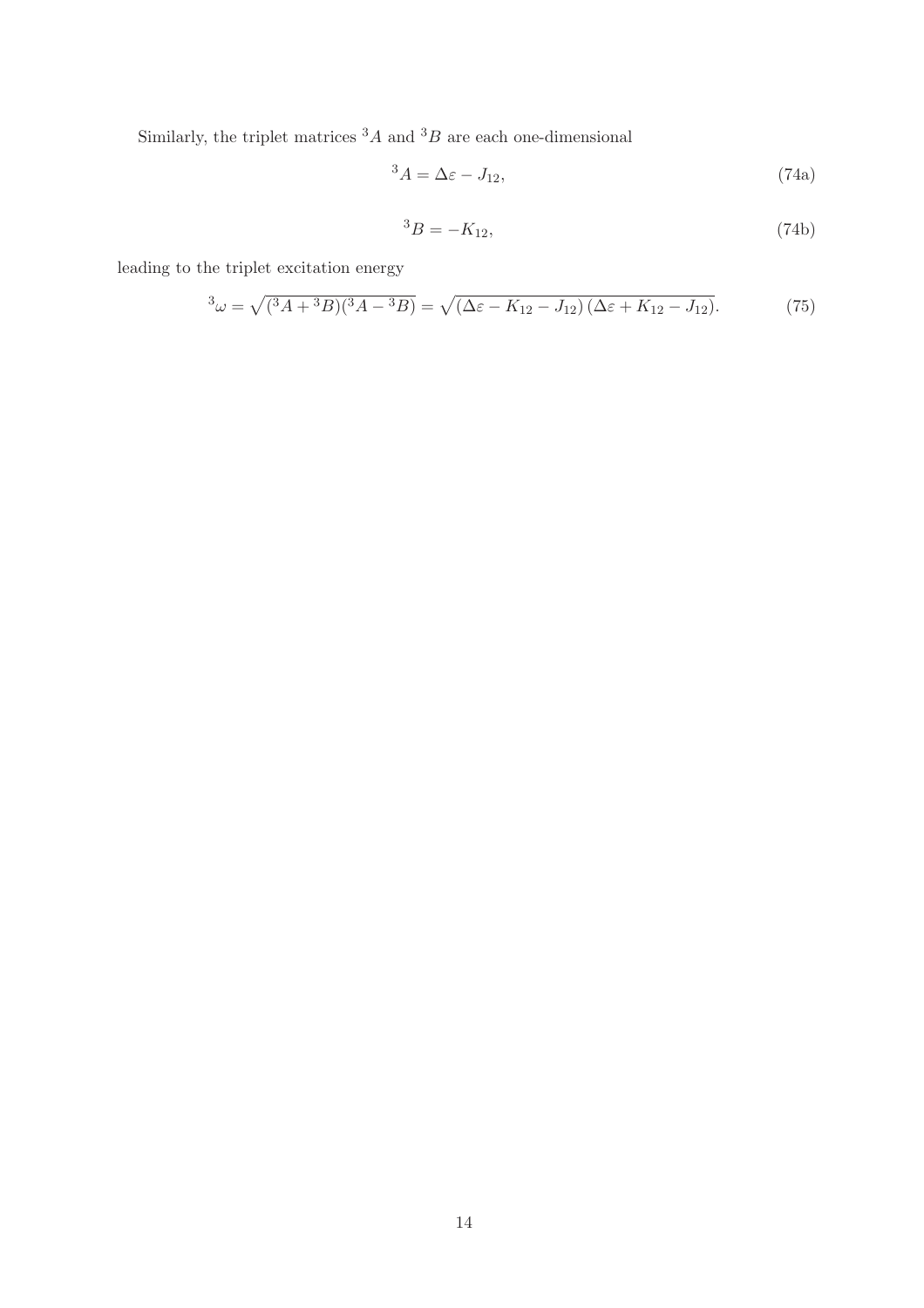# <span id="page-14-0"></span>Appendices

## <span id="page-14-1"></span>A Fourier-transform formulas

We use the following convention for the Fourier transform a function  $f(\tau)$ 

$$
f(\omega) = \int_{-\infty}^{\infty} d\tau \ f(\tau) \ e^{i\omega \tau}, \tag{76}
$$

and the inverse Fourier transform is thus

$$
f(\tau) = \int_{-\infty}^{\infty} \frac{d\omega}{2\pi} f(\omega) e^{-i\omega\tau}.
$$
 (77)

Here are some useful Fourier-transform formulas involving the Dirac delta function

$$
\delta(\tau) = \int_{-\infty}^{\infty} \frac{d\omega}{2\pi} e^{-i\omega\tau},\tag{78}
$$

and the Heaviside step function

$$
\theta(\tau) = -\int_{-\infty}^{\infty} \frac{d\omega}{2\pi i} \frac{e^{-i\omega\tau}}{\omega + i0^{+}},\tag{79}
$$

$$
\theta(-\tau) = \int_{-\infty}^{\infty} \frac{d\omega}{2\pi i} \frac{e^{-i\omega\tau}}{\omega - i0^{+}}.
$$
\n(80)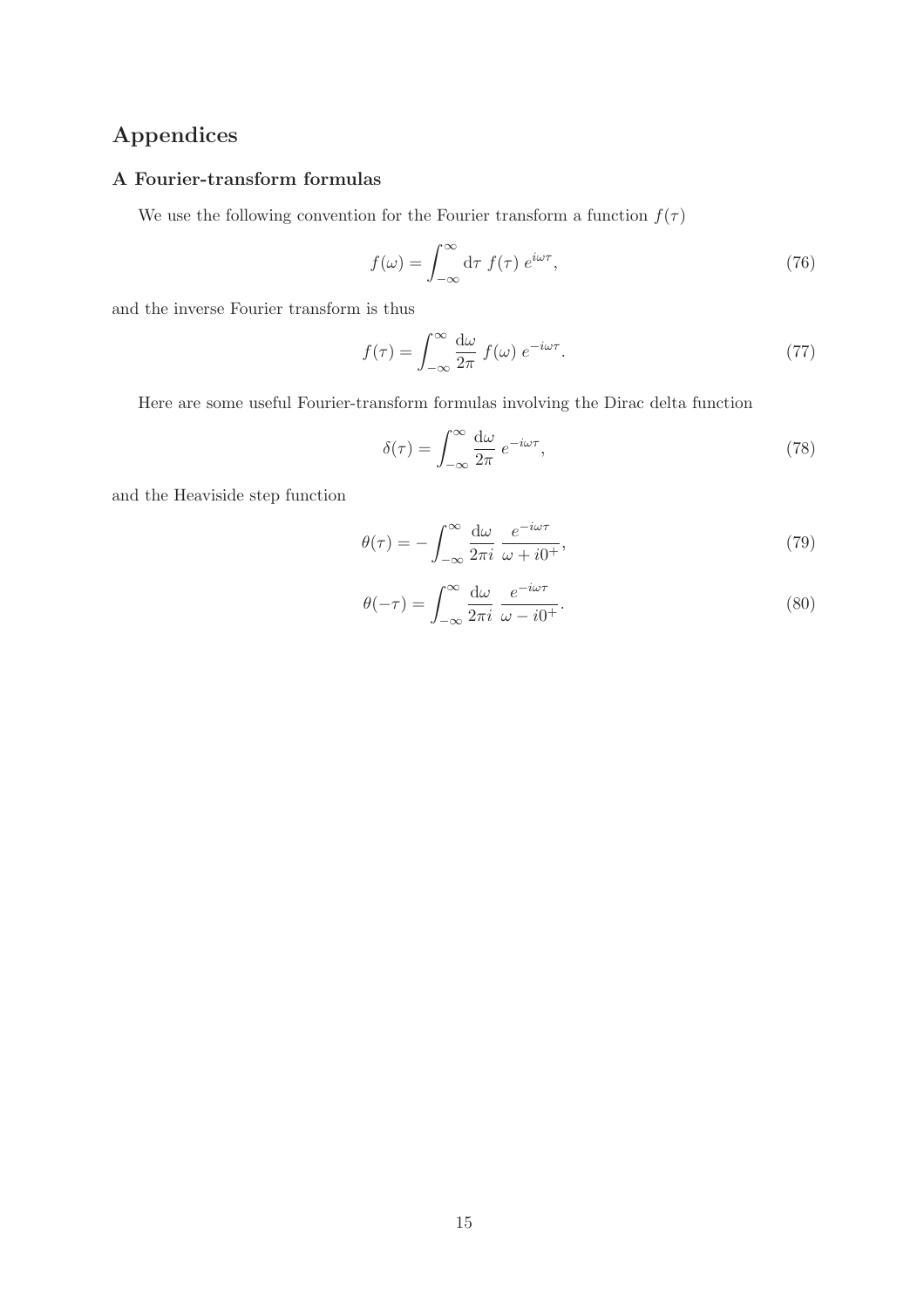#### <span id="page-15-0"></span>B Equation of motion for the one-particle Green function

The annihilation field operator in the Heisenberg picture  $\hat{\psi}(1) = e^{i\hat{H}t_1}\hat{\psi}(\mathbf{x}_1)e^{-i\hat{H}t_1}$  obeys the following equation of motion

<span id="page-15-1"></span>
$$
\frac{\partial \hat{\psi}(1)}{\partial t_1} = -i \left[ \hat{\psi}(1), \hat{H} \right] = -ie^{i\hat{H}t_1} \left[ \hat{\psi}(\mathbf{x}_1), \hat{H} \right] e^{-i\hat{H}t_1}.
$$
\n(81)

The commutator  $\left[ \hat{\psi}(\mathbf{x}_1), \hat{H} \right]$  is easily calculated from the expression of the Hamiltonian in Eq. [\(1\)](#page-1-6) using the anticommutation relations of the field operators

$$
\left[\hat{\psi}(\mathbf{x}_1),\hat{H}\right] = h(\mathbf{r}_1)\hat{\psi}(\mathbf{x}_1) + \int d\mathbf{x}_2 \hat{\psi}^\dagger(\mathbf{x}_2)v(\mathbf{r}_1,\mathbf{r}_2)\hat{\psi}(\mathbf{x}_2)\hat{\psi}(\mathbf{x}_1),\tag{82}
$$

where we have used the symmetry of the two-electron interaction,  $v(\mathbf{r}_1, \mathbf{r}_2) = v(\mathbf{r}_2, \mathbf{r}_1)$ . Introducing now the time exponentials that were in Eq. [\(81\)](#page-15-1), we find

<span id="page-15-2"></span>
$$
\frac{\partial \hat{\psi}(1)}{\partial t_1} = -ih(1)\hat{\psi}(1) - i \int d3\hat{\psi}^{\dagger}(3)v(1,3)\hat{\psi}(3)\hat{\psi}(1),\tag{83}
$$

where we have introduced the notations  $h(1) = h(\mathbf{r}_1)$  and  $v(1, 3) = v(\mathbf{r}_1, \mathbf{r}_3)\delta(t_1 - t_3)$  for convenience.

We can now calculate the derivative of the one-particle Green function  $G(1, 2)$  with respect to  $t_1$ 

<span id="page-15-3"></span>
$$
i\frac{\partial}{\partial t_1}G(1,2) = \frac{\partial}{\partial t_1} \left( \theta(t_1 - t_2) \langle N | \hat{\psi}(1) \hat{\psi}^{\dagger}(2) | N \rangle - \theta(t_2 - t_1) \langle N | \hat{\psi}^{\dagger}(2) \hat{\psi}(1) | N \rangle \right)
$$
  

$$
= \frac{\partial \theta(t_1 - t_2)}{\partial t_1} \langle N | \hat{\psi}(1) \hat{\psi}^{\dagger}(2) | N \rangle + \theta(t_1 - t_2) \langle N | \frac{\partial \hat{\psi}(1)}{\partial t_1} \hat{\psi}^{\dagger}(2) | N \rangle
$$
  

$$
- \frac{\partial \theta(t_2 - t_1)}{\partial t_1} \langle N | \hat{\psi}^{\dagger}(2) \hat{\psi}(1) | N \rangle - \theta(t_2 - t_1) \langle N | \hat{\psi}^{\dagger}(2) \frac{\partial \hat{\psi}(1)}{\partial t_1} | N \rangle.
$$
 (84)

Using  $\partial \theta(t_1 - t_2)/\partial t_1 = -\partial \theta(t_2 - t_1)/\partial t_1 = \delta(t_1 - t_2)$  and Eq. [\(83\)](#page-15-2), we find after some simplications

$$
i\frac{\partial}{\partial t_1}G(1,2) = \delta(1,2) + h(1)G(1,2) - i \int d3v(1,3) \times \left[ \theta(t_1 - t_2) \langle N | \hat{\psi}^{\dagger}(3) \hat{\psi}(3) \hat{\psi}(1) \hat{\psi}^{\dagger}(2) | N \rangle - \theta(t_2 - t_1) \langle N | \hat{\psi}^{\dagger}(2) \hat{\psi}^{\dagger}(3) \hat{\psi}(3) \hat{\psi}(1) | N \rangle \right].
$$
 (85)

The second term can written with the two-particle Green function

$$
i^2 G_2(1,3;2,3') = \langle N|T[\hat{\psi}(1)\hat{\psi}(3)\hat{\psi}^{\dagger}(3')\hat{\psi}^{\dagger}(2)]|N\rangle.
$$
 (86)

Paying attention to the time ordering and the anticommutations of field operators, we find

$$
i\frac{\partial}{\partial t_1}G(1,2) = \delta(1,2) + h(1)G(1,2) - i\int d3v(1,3)G_2(1,3^+;2,3^{++}),\tag{87}
$$

where  $3^+$  means that the time variable has an infinitesimal positive shift  $t_3^+ = t_3 + 0^+$ , and  $3^{++}$ means another shift  $t_3^{++} = t_3^+ + 0^+$ . After some rearrangements, we finally write the equation of the motion of  $G(1, 2)$  as

<span id="page-15-4"></span>
$$
\left[i\frac{\partial}{\partial t_1} - h(1)\right] G(1,2) + i \int d3v(1,3)G_2(1,3^+;2,3^{++}) = \delta(1,2). \tag{88}
$$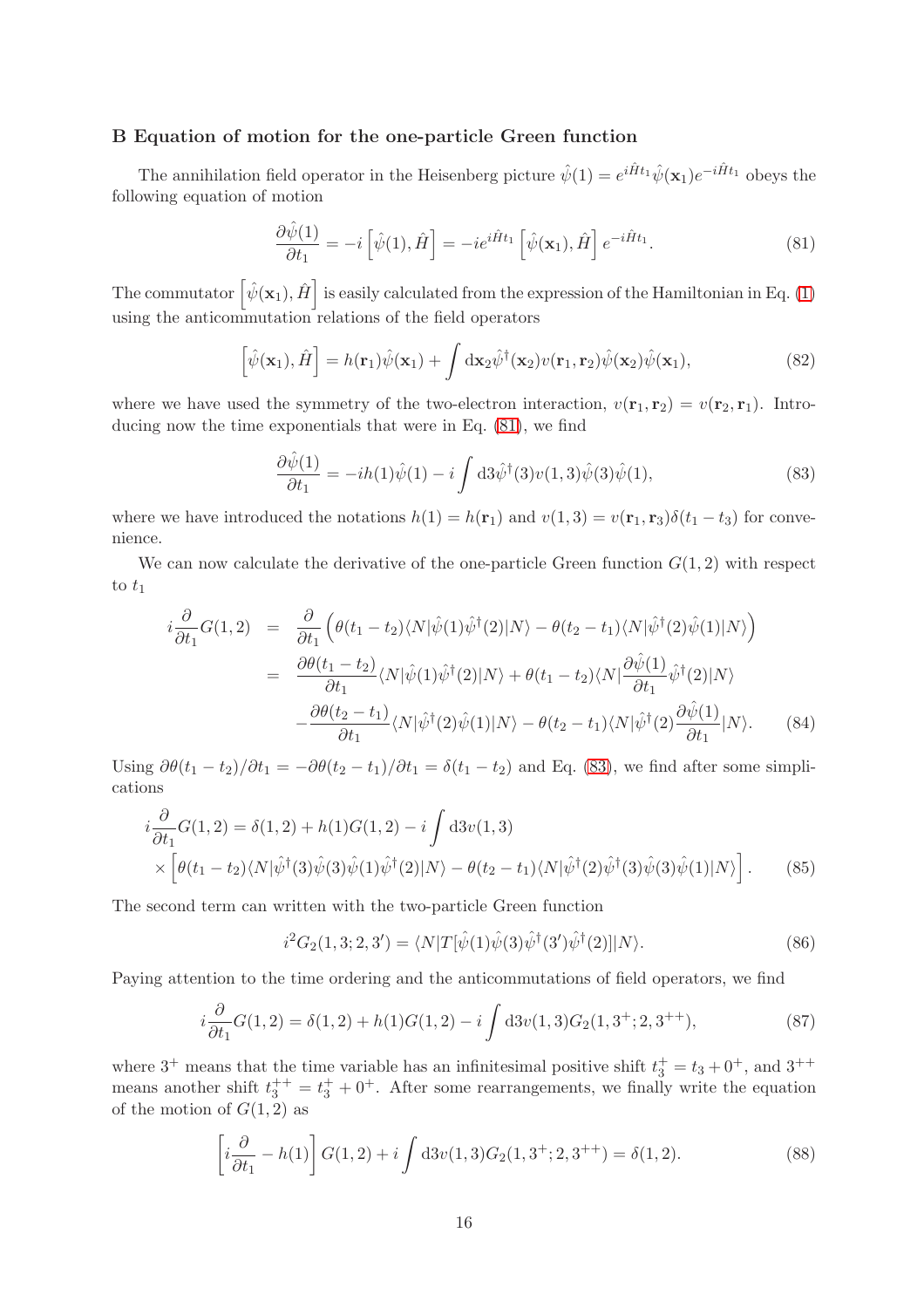#### <span id="page-16-0"></span>C Schwinger functional derivative technique

WARNING: this appendix needs to be checked, improved, and extended. See Refs. [\[1,](#page-18-0) [2,](#page-18-2) [8\]](#page-18-3).

We define a time-dependent Hamiltonian

$$
\hat{H}(t) = \hat{H} + \hat{U}(t),\tag{89}
$$

where  $\hat{H}$  is the time-independent many-body Hamiltonian of Eq. [\(1\)](#page-1-6) and  $\hat{U}(t)$  is a timedependent external perturbation

<span id="page-16-2"></span>
$$
\hat{U}(t_1) = \iint d\mathbf{x}_1 d1' \hat{\psi}^\dagger(\mathbf{x}_1) u(1,1') \hat{\psi}(\mathbf{x}'_1)
$$
\n(90)

where  $u(1,1') = u(\mathbf{x}_1, \mathbf{x}'_1; t_1) \delta(t_1-t'_1)$  is an arbitrary nonlocal potential, assumed to be Hermitian at any  $t_1, u(\mathbf{x}_1, \mathbf{x}'_1; t_1)^* = u(\mathbf{x}'_1, \mathbf{x}_1; t_1)$ , and to vanish sufficiently fast at  $t_1 \to \pm \infty$ . The timedependent N-electron state is denoted by  $|N(t)\rangle$  and satisfies the time-dependent Schrödinger equation

<span id="page-16-1"></span>
$$
i\frac{\partial |N(t)\rangle}{\partial t} = \hat{H}(t)|N(t)\rangle.
$$
\n(91)

#### C.1 Generalized Green functions and Dyson equation

By convention we use the N-electron state at  $t = 0$ ,  $|N(0)\rangle$ , to define the *generalized one*particle Green function

$$
iG(1,2) = \frac{\langle N(0)|T[\hat{\psi}(1)\hat{\psi}^{\dagger}(2)]|N(0)\rangle}{\langle N(0)|N(0)\rangle},
$$
\n(92)

where  $\hat{\psi}(1) = \hat{U}(0, t_1)\hat{\psi}(\mathbf{x}_1)\hat{U}(t_1, 0)$  and  $\hat{\psi}^{\dagger}(2) = \hat{U}(0, t_2)\hat{\psi}^{\dagger}(\mathbf{x}_2)\hat{U}(t_2, 0)$  are the annihilation and creation operators in the Heisenberg picture, where  $\hat{U}(t,0)$  is the time-evolution operator from 0 to t, defined by  $|N(t)\rangle = U(t, 0)|N(0)\rangle$ .

From the time-dependent Schrödinger equation [\(91\)](#page-16-1), it is easy to check that the operator  $\hat{U}(0, t)$  obeys the evolution equation

$$
\frac{\partial U(t,0)}{\partial t} = -i\hat{H}(t)\hat{U}(t,0),\tag{93}
$$

and, since  $\hat{U}(t, 0)^{\dagger} = \hat{U}(0, t)$ ,

$$
\frac{\partial \hat{U}(0,t)}{\partial t} = i\hat{U}(0,t)\hat{H}(t). \tag{94}
$$

The annhilation operator  $\hat{\psi}(1)$  thus satisfies an equation of motion similar to Eq. [\(81\)](#page-15-1)

$$
\frac{\partial \hat{\psi}(1)}{\partial t_1} = -i\hat{U}(0, t_1) \left[ \hat{\psi}(\mathbf{x}_1), \hat{H}(t) \right] \hat{U}(t_1, 0),\tag{95}
$$

which leads to an equation similar to Eq.  $(83)$  but with the external potential  $u(1,1)$ 

$$
\frac{\partial \hat{\psi}(1)}{\partial t_1} = -ih(1)\hat{\psi}(1) - i \int d1' u(1,1')\hat{\psi}(1') - i \int d3\hat{\psi}^{\dagger}(3)v(1,3)\hat{\psi}(3)\hat{\psi}(1). \tag{96}
$$

The same steps used from Eq. [\(84\)](#page-15-3) to Eq. [\(88\)](#page-15-4) then give the equation of the motion in the presence of the external potential

$$
\left[i\frac{\partial}{\partial t_1} - h(1)\right] G(1,2) - \int d1' u(1,1')G(1',2) + i \int d3v(1,3)G_2(1,3^+;2,3^{++}) = \delta(1,2). \tag{97}
$$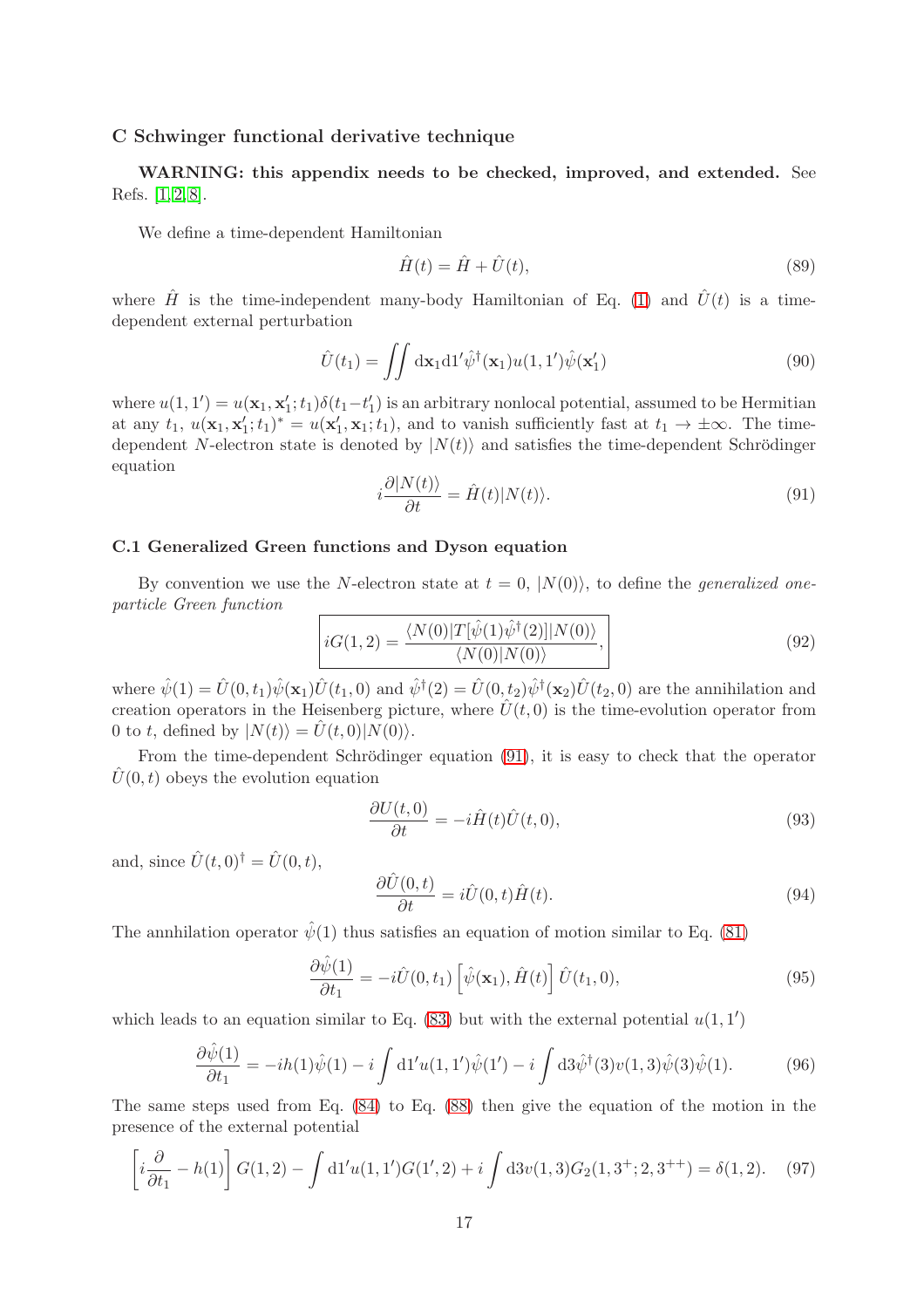Repeating the calculations done in Section [1.3,](#page-3-0) we finally find the Dyson equation satisfied by the generalized one-particle Green function in the presence of the external potential

$$
G^{-1}(1,1') = G_h^{-1}(1,1') - u(1,1') - \Sigma_{Hxc}(1,1').
$$
\n(98)

#### C.2 Interaction picture and functional derivative

We can rewrite the generalized one-particle Green function in the *interaction picture* 

<span id="page-17-1"></span>
$$
iG(1,2) = \frac{\langle N|T[\hat{S}\hat{\psi}_{I}(1)\hat{\psi}_{I}^{\dagger}(2)]|N\rangle}{\langle N|\hat{S}|N\rangle},\tag{99}
$$

where  $\psi_{\mathbf{I}}(1) = e^{i\hat{H}t_1} \psi(\mathbf{x}_1) e^{-i\hat{H}t_1}$  and  $\psi_{\mathbf{I}}^{\dagger}$  $I_1^{\dagger}(2) = e^{i\hat{H}t_2}\psi^{\dagger}(\mathbf{x}_2)e^{-i\hat{H}t_2}$  are the annihilation and creation operators in the interaction picture, and  $\hat{S}$  is the evolution operator from  $-\infty$  to  $\infty$  in the interaction picture

$$
\hat{S} = U_{\rm I}(\infty, -\infty) = T \exp\left(-i \int_{-\infty}^{\infty} dt_1 \hat{U}_{\rm I}(t_1)\right),\tag{100}
$$

with the interaction-picture perturbation operator  $\hat{U}_{I}(t_1) = e^{i\hat{H}t_1} \hat{U}(t_1) e^{-i\hat{H}t_1}$ . In Eq. [\(99\)](#page-17-1),  $|N\rangle$  is the ground state of the unperturbed Hamiltonian  $\hat{H}$  which is assumed to be the state at  $t = \pm \infty$ , so that  $|N(0)\rangle = \hat{U}_{I}(0, -\infty)|N\rangle$  and  $\langle N(0)| = \langle N|\hat{U}_{I}(\infty, 0)$ . Using Eq. [\(90\)](#page-16-2), the operator  $\hat{S}$  can be written as

<span id="page-17-2"></span>
$$
\hat{S} = T \exp\left(-i \iint \mathrm{d}1 \mathrm{d}1' \hat{\psi}_I^\dagger(1) u(1,1') \hat{\psi}_I(1')\right). \tag{101}
$$

Similarly, the generalized two-particle Green function is

$$
i^2 G_2(1,2;1',2') = \frac{\langle N|T[\hat{S}\hat{\psi}_I(1)\hat{\psi}_I(2)\hat{\psi}_I^\dagger(2')\hat{\psi}_I^\dagger(1')|N\rangle}{\langle N|\hat{S}|N\rangle}.\tag{102}
$$

The generalized Green functions depend on the potential u only through the operator  $\hat{S}$ . The functional derivative of  $G(1,1')$  with respect to  $u(2', 2)$  is

<span id="page-17-3"></span>
$$
\frac{\delta G(1,1')}{\delta u(2',2)} = -i \left[ \frac{\langle N|T[\frac{\delta \hat{S}}{\delta u(2',2)} \hat{\psi}_I(1) \hat{\psi}_I^{\dagger}(1')]|N\rangle}{\langle N|\hat{S}|N\rangle} - \frac{\langle N|T[\hat{S}\hat{\psi}_I(1) \hat{\psi}_I^{\dagger}(1')]|N\rangle}{\langle N|\hat{S}|N\rangle} \frac{\langle N|\frac{\delta \hat{S}}{\delta u(2',2)}|N\rangle}{\langle N|\hat{S}|N\rangle} \right].
$$
\n(103)

The functional derivative of  $\hat{S}$  is easily obtained from Eq. [\(101\)](#page-17-2)

$$
\frac{\delta\hat{S}}{\delta u(2',2)} = -iT[\hat{S}\hat{\psi}_I^\dagger(2')\hat{\psi}_I(2)] = iT[\hat{S}\hat{\psi}_I(2)\hat{\psi}_I^\dagger(2')],\tag{104}
$$

and, when inserted in Eq. [\(103\)](#page-17-3), leads to

$$
\frac{\delta G(1,1')}{\delta u(2',2)} = i^2 G_2(1,2;1',2') - iG(1,1')iG(2',2) = i\chi(1,2;1',2').
$$
\n(105)

We thus show that

<span id="page-17-0"></span>
$$
\chi(1,2;1',2') = -i\frac{\delta G(1,1')}{\delta u(2',2)}.
$$
\n(106)